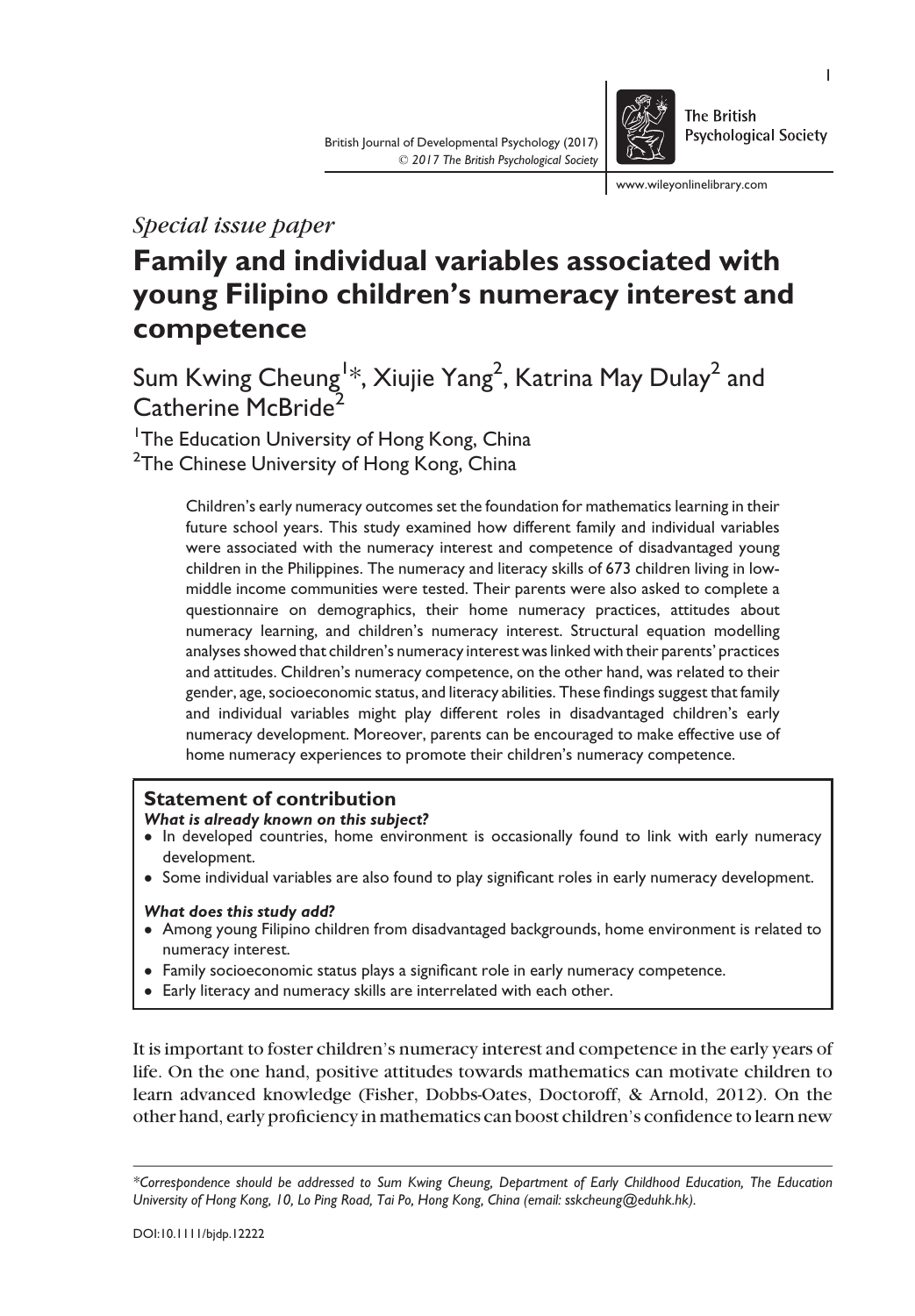#### 2 Sum Kwing Cheung et al.

knowledge and facilitate their mastery of sophisticated concepts (Fisher et al., 2012; Jordan, Kaplan, Ramineni, & Locuniak, 2009).

Some family (e.g., home numeracy environment) and individual variables (e.g., literacy abilities) have been identified as correlates of early numeracy development in developed countries. Nevertheless, it is unclear whether the same holds true in developing countries. This can have important practical implications in terms of how interventions should be structured in such contexts. This study, thus, sought to identify family and individual correlates of the numeracy interest and competence of disadvantaged young children in the Philippines, where socioeconomic disparities are relatively pronounced and institutionalized.

#### Home environment and early numeracy development

Home numeracy environment involves both parents' practices (e.g., the amount and types of learning resources they provide children with and the frequency and nature of learning activities they engage children in) as well as attitudes (e.g., their perceptions of the importance of early numeracy learning; Anders et al., 2012; Blevins-Knabe, 2016; Segers, Kleemans, & Verhoeven, 2015). In the recent two decades, there has been growing interest in the role of home environment in early numeracy development among researchers. Perhaps disappointingly, results of studies on children in developed countries have been equivocal. Anders et al. (2012) showed that numeracy-related activities and resources at home predicted young German children's numeracy competence. LeFevre, Polyzoi, Skwarchuk, Fast, and Sowinski (2010) found that the more Canadian kindergartners engaged in home activities that directly addressed numbers and simple arithmetic, the better their knowledge of numeration and number sequence. Kleemans, Peeters, Segers, and Verhoeven (2012) demonstrated that Dutch parents' expectations about children's numeracy abilities were positively associated with their kindergarteners' performances on numeracy tasks. Lee and Kim (2016) showed that the more Korean mothers favoured the constructivist approach to mathematics learning (i.e., constructing mathematics knowledge through hands-on experiences with objects and social interactions), the better their young children's mathematical abilities. Nevertheless, Blevins-Knabe, Austin, Musun, Eddy, and Jones (2000) found no relation between the frequency of home numeracy activities and mathematical test scores among young American children. Missall, Hojnoski, Caskie, and Repasky (2015) also showed that American preschoolers' mathematics performance was not linked with their engagement in mathematical activities at home or with their parents' positive beliefs about mathematics.

Relatively few studies have focused on the relations between home environment and young children's beliefs and attitudes towards mathematics. Again, their results varied. Cheung and McBride (2017) showed that parent–child number board game playing could help promote Hong Kong kindergarteners' mathematics interest. In a study by Lee and Kim (2016), young Korean children's attitudes towards mathematics were positively associated with their mothers' level of support for the constructivist approach to mathematics learning. Children's participation in learning activities at home, however, was not a significant correlate (Lee & Kim, 2016).

These findings regarding the relation between home environment and numeracy development were inconsistent across studies perhaps because: (1) These studies adopted different research instruments to assess home numeracy environment, children's numeracy interest, and competence; and (2) they took different other individual and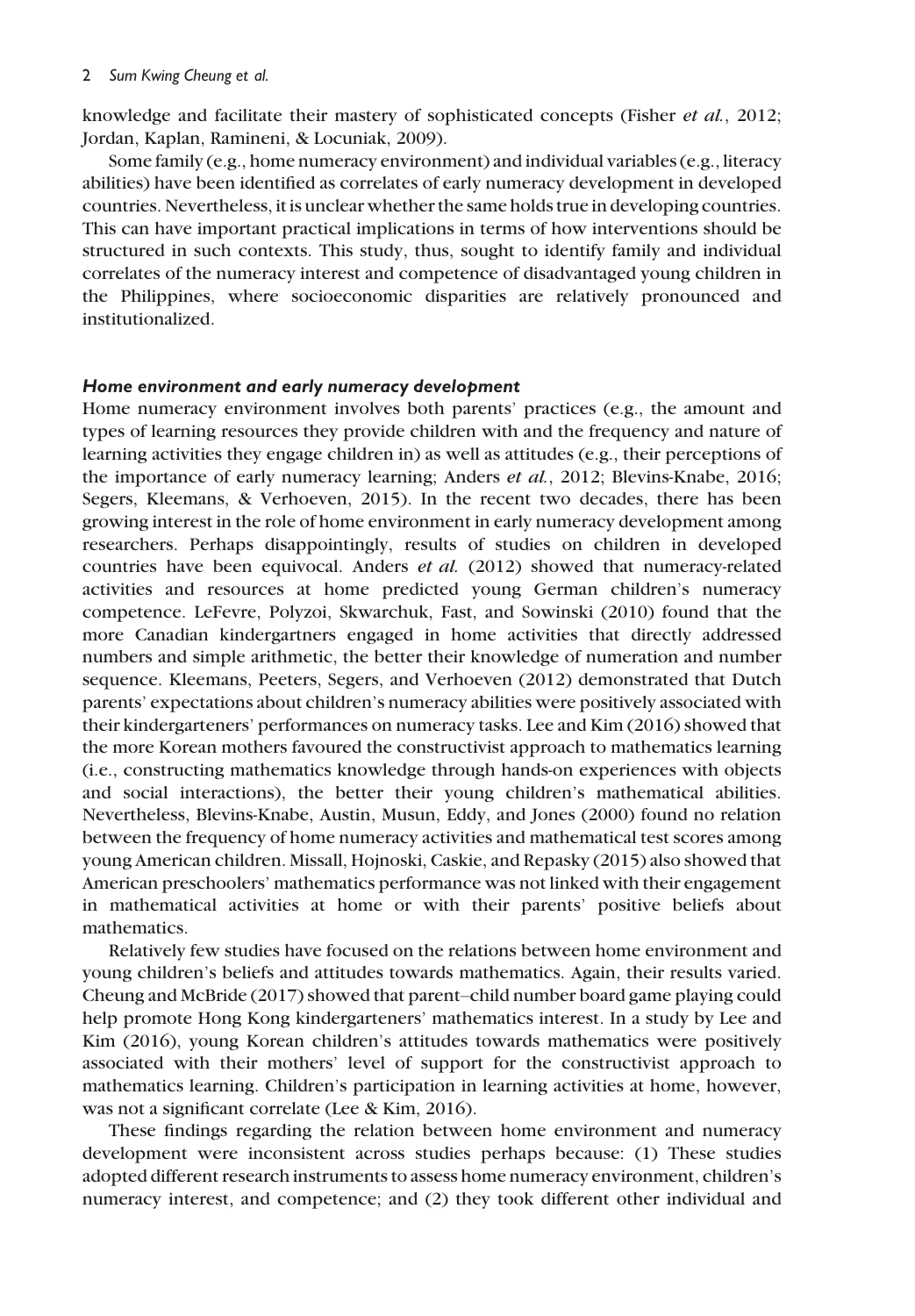contextual variables into account. For example, in terms of the operationalization of home numeracy environment, some researchers (e.g., Manolitsis, Georgiou, & Tziraki, 2013) examined only parent–child activities but not parental attitudes. In addition, although some parents reported in questionnaire studies (e.g., Skwarchuk, Sowinski, & LeFevre, 2014) that they engaged their young children in a variety of numeracy activities at home, observational studies (e.g., Vandermaas-Peeler, Ferretti, & Loving, 2012) have revealed that some parents were not aware of the effective strategies of fostering children's numeracy competence during these activities. Furthermore, in some studies (e.g., Missall et al., 2015), the effects of young children's demographic background and literacy abilities had not been fully taken into consideration when untangling the relation between family variables and children's numeracy development. In this study, in order to obtain a clearer picture of young Filipino children's numeracy development in relation to home numeracy environment, we examined both parents' practices and attitudes and also considered the contributions of various individual variables to numeracy development.

### Children's demographics, early literacy, and numeracy development

Some basic demographics variables, including gender, age, family socioeconomic status (SES), and preschool attendance, have been associated with numeracy development of young children in developed countries. The differences, when found, generally favoured boys, older children, children from more affluent families, and children who had attended higher-quality preschools. For example, Else-Quest, Hyde, and Linn (2010) found, in a meta-analysis, that boys generally held more positive attitudes towards mathematics than girls. In a study of American kindergarteners by Jordan, Kaplan, Nabors Olah, and Locuniak (2006), boys performed slightly better than girls on non-verbal calculation skills, and older children showed better overall number sense than younger ones. Compared to children from middle-income families, children from low-income families performed less well on many number sense tasks (Jordan et al., 2006). Starkey, Klein, and Wakeley (2004) also found that American pre-kindergarteners from low-income families lagged behind their peers from middle-income families in informal numerical knowledge. Similarly, Melhuish et al. (2008) showed that family SES was a predictor of British children's numeracy skills at age five, and the effectiveness of the preschool centre British children attended at age five was associated with their numeracy outcomes at age seven. In addition, Anders *et al.* (2012) found that some structural characteristics of the preschool centre that German children attended (e.g., the child–staff ratio) were correlated with their numeracy skills.

To a certain extent, the above differences can be explained by differential socialization practices. Boys are often raised to feel more confident and interested in doing mathematics (Jacobs, Davis-Kean, Bleeker, Eccles, & Malanchuk, 2005). Older children generally have had more experience in practicing numeracy skills (Aunio & Niemivirta, 2010). Parents who come from a lower SES background and preschools of lower quality have also been found to provide somewhat less support for children to learn early numeracy concepts (Sammons *et al.*, 2005; Starkey & Klein, 2008). It was, therefore, of particular interest to examine in this study whether these individual demographics variables are unique correlates of numeracy development when their contributions are studied together with those of the home numeracy environment, especially in contexts where impoverished families are relatively common.

Different early literacy skills have also been found to be interwoven with various aspects of mathematics knowledge among young Western children. For example, LeFevre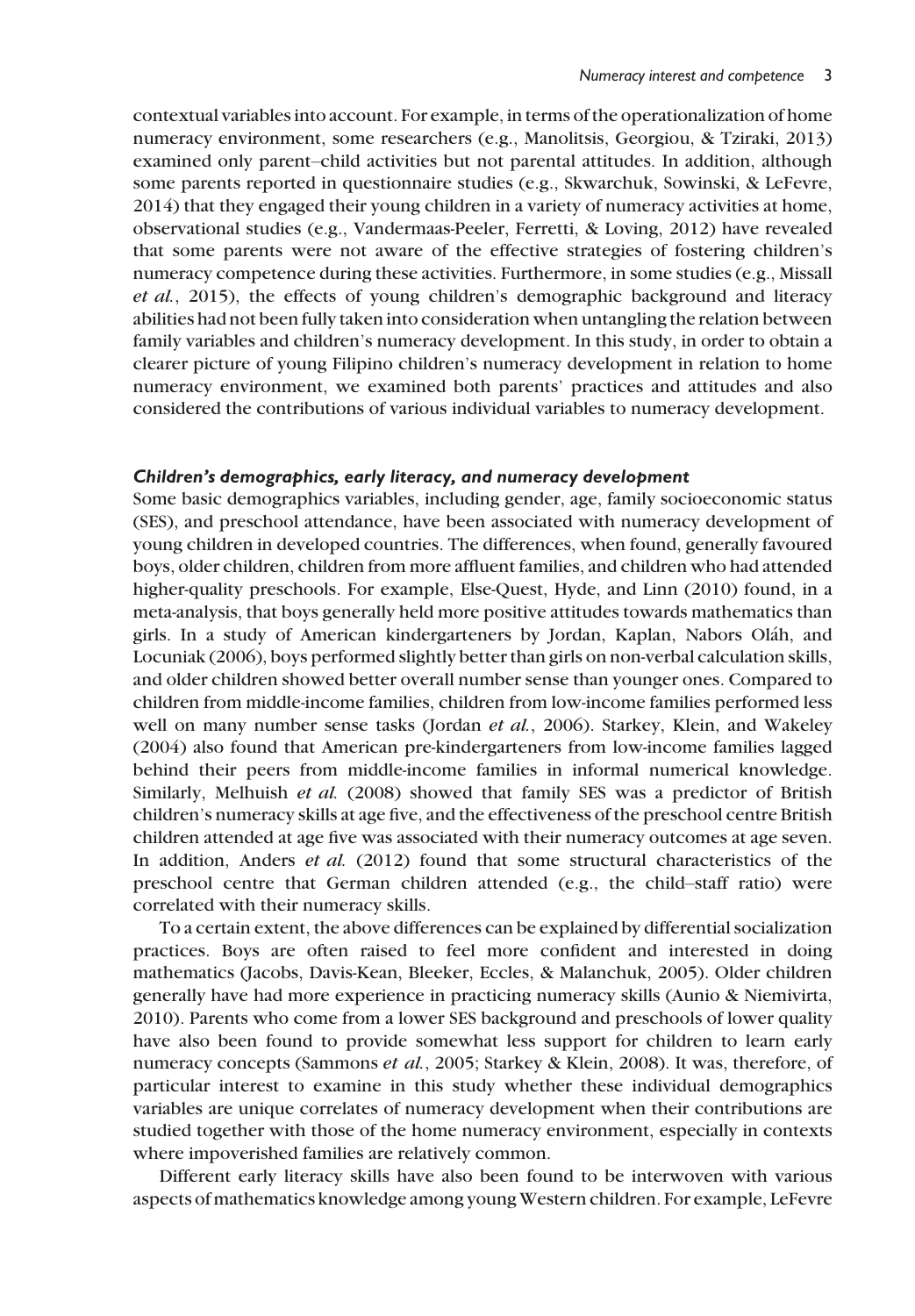#### 4 Sum Kwing Cheung et al.

et al. (2010) found that young Canadian children's elision and vocabulary skills predicted their number naming skills. Purpura, Hume, Sims, and Lonigan (2011) showed that American preschoolers' print knowledge and vocabulary correlated with their knowledge in counting, numerical relations, and arithmetic operations. Jordan et al. (2006) demonstrated that American kindergarteners' reading proficiency predicted their performance on numeral recognition, counting, and calculation. Kleemans et al. (2012) found that Dutch kindergarteners' performance on rhyming, blending, and receptive letter knowledge tasks was positive correlates of their numeracy skills, including counting and quantitative comparison. Purpura and Napoli (2015) looked more closely into the underlying mechanisms by which mathematics and literacy performances overlap, using a sample of American preschoolers. They found that early literacy skills influenced the acquisition of numeral knowledge through their effect on informal numeracy skills (e.g., verbal counting). These studies suggest that the role of literacy abilities cannot be overlooked when examining the relations between home numeracy environment and early numeracy development.

#### The context of the Philippines

The Philippines is a lower middle-income developing country characterized by high inequality between the rich and the poor and an estimated poverty rate of 26% (Philippine Statistics Authority, 2016a; World Bank, 2016). Despite strong beliefs on the importance of education among Filipinos, the Philippines lags behind in international assessments of mathematics and science (Bernardo, 2003).

Many published findings about early numeracy development, including studies cited in this article, have originated from developed countries. Research evidence from less represented areas of the globe may be valuable in establishing generalizability of previously reported results and in assessing areas that require further intervention. As mentioned by Nag, Chiat, Torgerson, and Snowling (2014), children in developing countries face unique challenges in acquiring good literacy and numeracy education. For example, numeracy instruction in these contexts has been characterized by rote-type instruction and the use of abstract language. Bautista and Mulligan (2010) found that Filipino children from disadvantaged backgrounds struggled to solve word problems in English (the primary language of instruction for mathematics at the time) due to their low oral proficiency in the second language, and relied on familiar, but sometimes inappropriate, arithmetic operations as a result (Bautista, Mitchelmore, & Mulligan, 2009).

Nevertheless, Huang (2009) found that family SES, rather than school quality indicators, was still more prominent as a factor for Filipino children's mathematics ability at 11 years old. Parental education, household expenditure, and length of school attendance significantly accounted for children's mathematics performance. Furthermore, an intervention wherein school feeding was combined with increased parent– teacher partnerships had a positive impact on Filipino children's mathematics scores (Tan, Lane, & Lassibille, 1999). Thus, the family represents a crucial context in which to examine Filipino children's early experiences with numeracy.

#### Present study and proposed model

This study aimed to assess the relative associations of different family and individual variables to the numeracy interest and competence of disadvantaged young children in the Philippines. The variables included in our model testing were children's gender, age,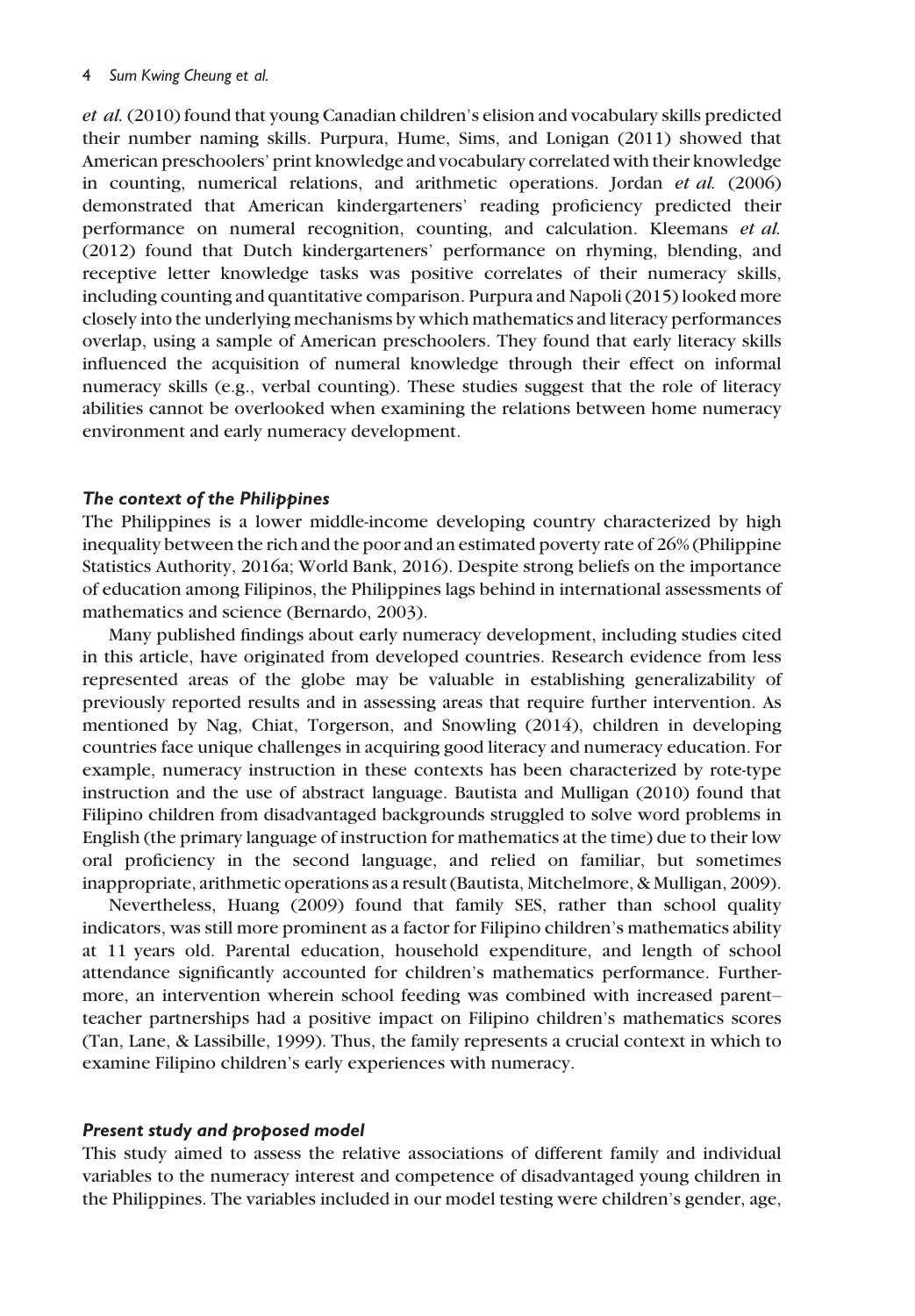and preschool experience, family SES, children's literacy abilities, and parents' reported practices, and attitudes about numeracy learning. These were selected because they have often been found to link with children's early numeracy development in developed countries (Anders et al., 2012; Jordan et al., 2006; Lee & Kim, 2016).

Based on past research findings, we proposed a model explaining young children's numeracy interest and competence (Figure 1). In view of the fact that one's attitude to mathematics is closely related to one's experiences with mathematics (Ruffell, Mason, & Allen, 1998) and that the gender gap in attitudes towards mathematics is not apparent in the early years of life (Fisher *et al.*, 2012), we hypothesized that only the two family variables (parents' practices and attitudes) would be significant correlates of children's numeracy interest. We also speculated that all seven variables included would show significant relations with children's early numeracy competence. In addition, we expected that there would be a significant linkage between children's numeracy interest and competence: Children with better numeracy competence might enjoy doing mathematics more, and those with more interest in mathematics might have a stronger motivation to acquire and practice numeracy skills (Middleton & Spanias, 1999).

# Method

#### **Participants**

Participants were 673 Filipino children (53% male) living in four neighbouring low- to middle-income communities within Cebu City, the Philippines. These urban communities had a combined population of 36,329 (Philippine Statistics Authority, 2016b). Many areas were dense, and most houses were made of a mixture of concrete and scrap materials. Many residents worked as fish or food vendors, laundry washers, and labourers.

Recruitment was carried out by a partner non-government organization that formalized agreements with local government units. Teachers enlisted 817 families who expressed initial interest to participate in a parent coaching programme. At the time of assessment, 106 families were not located, 17 families did not give parental consent, 16 families had children who did not meet the age criteria of this study, and five families had children who could not be assessed. Difficulty in locating families was due to high residential mobility and the lack of formal addresses for accurate reference.

Children's ages ranged from 33 to 71 months ( $M = 51.11$  months,  $SD = 10.09$ ). Among parent respondents, 80% were mothers, 8% were fathers, and the rest were extended family members such as grandparents and aunts or uncles. All participants spoke Cebuano as their mother tongue, but were also likely to speak some Filipino and/or English.

#### **Measures**

A parent questionnaire was used to collect information about children's demographics, parents' practices and attitudes, and children's numeracy interest.

#### Children's demographics

The parent questionnaire asked about children's gender, age, attendance to preschool or not, and SES (including parents' educational level and average family income). Mother's and father's highest levels of education were indicated, respectively, on a scale of 1–8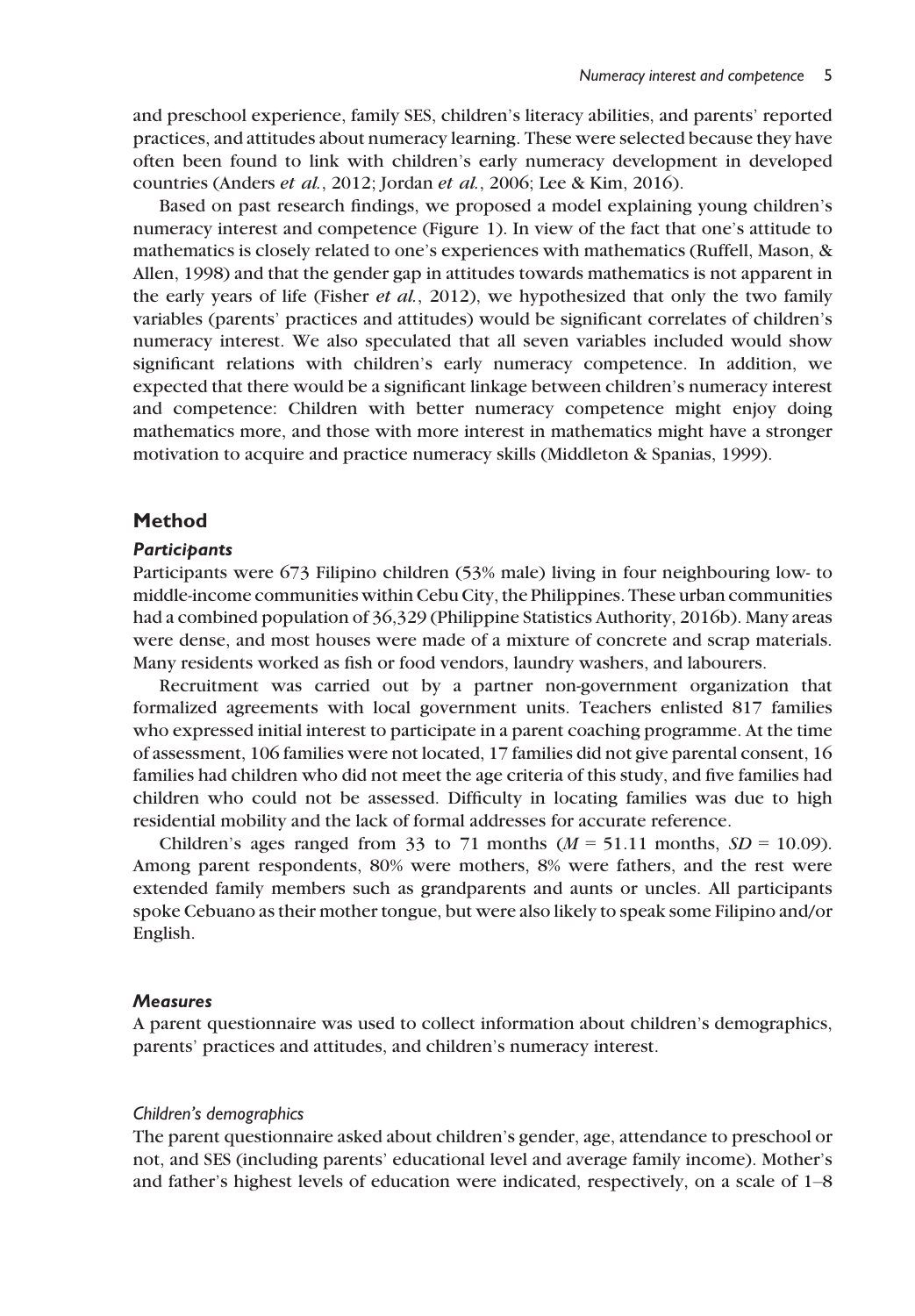

Figure 1. Proposed model for numeracy interest and numeracy competence explained by gender, age, attendance to preschool, socioeconomic status (SES), literacy abilities, parents' practices, and parents' attitudes. Ellipses reflect latent variables, and rectangles indicate observed variables.

(Appendix A). Average family income was reported as daily income or as monthly income divided by 21.75 days.

# Parents' practices

Based on related past studies (LeFevre et al., 2009; Missall et al., 2015; Ramani & Siegler, 2011; Skwarchuk, 2009), a list of seven types of home numeracy activities and four types of home numeracy resources were identified. Parents were asked to indicate on a scale of 1–6 how often they engaged their children in each type of numeracy activities (e.g., reading children's books related to numbers) at home and a scale of 1–5 the extent to which each type of numeracy resources (e.g., children's books related to numbers) was available at home (Appendix A). Results of principal component analysis showed that for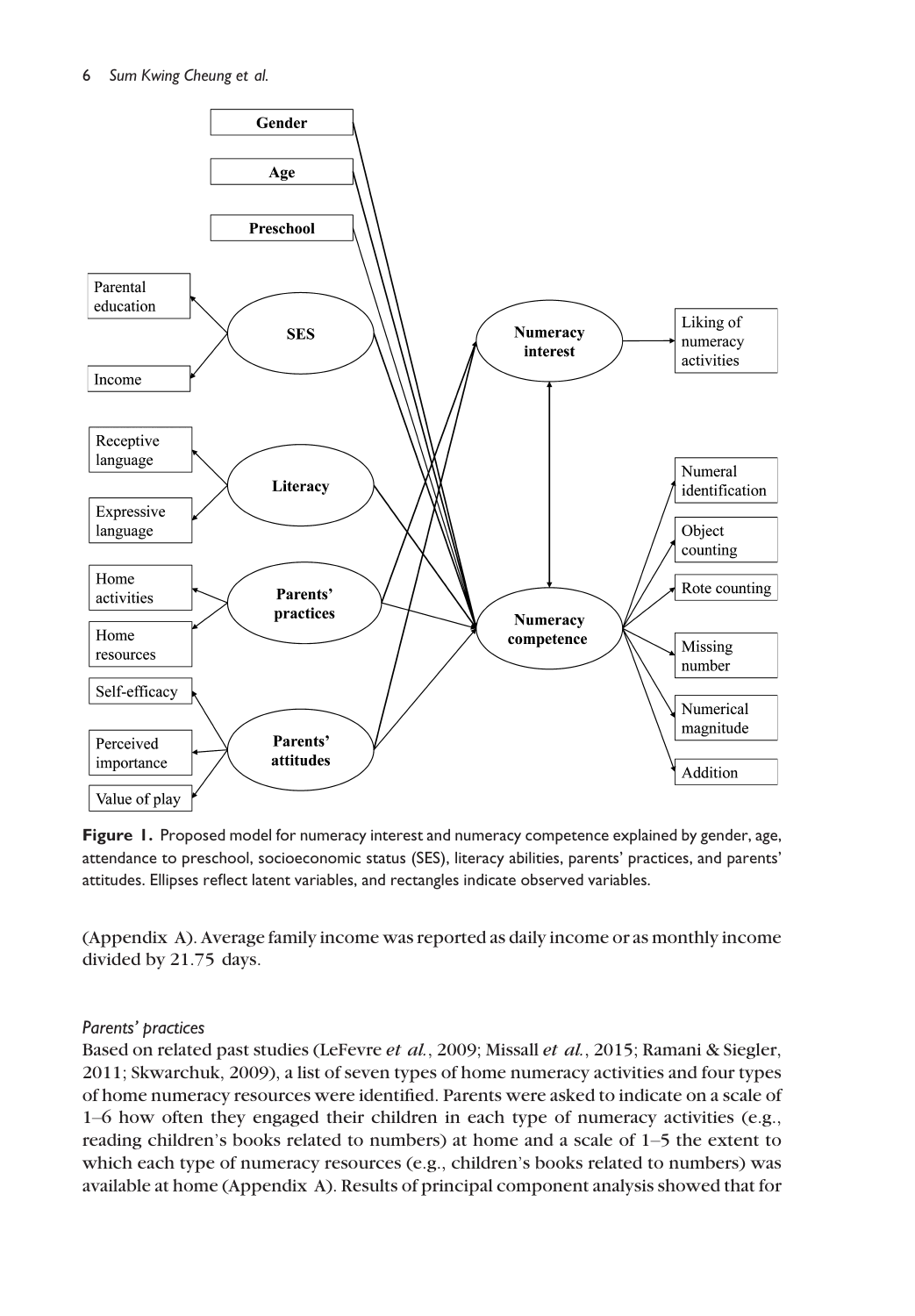both measures, only one factor with eigenvalues larger than one could be extracted (home numeracy activities: eigenvalue =  $4.50, 64.27\%$  of variance explained, factor loadings ranged from 0.72 to 0.86,  $\alpha$  = .91; home numeracy resources: eigenvalue = 2.57, 64.12% of variance explained, factor loadings ranged from 0.75 to 0.85,  $\alpha = .81$ ).

#### Parents' attitudes

Three types of parental attitudes were assessed. Parents were asked to indicate on a scale of 1–6 whether each of the statements provided was a correct description of their view or situation (Appendix A). For parents' self-efficacy in teaching young children numeracy, three items (e.g., 'I am good at helping my child work through problems about numeracy learning'.) were used. They were modified from the *Facilitating Child's Achievement in* School subscale of the Self-efficacy for Parenting Tasks Index developed by Coleman and Karraker (2000). For parents' perceived importance of their roles in early numeracy learning, four items were developed based on the scale by Cheung, McBride, and Dulay (2015). A sample item was 'Parents play an important role in preschool children's numeracy development'. For parents' perceived value of play in early numeracy learning, four items (e.g., 'Play is an important platform for preschool children to learn about numbers'.) were constructed based on the ideas of parents in the study of Cannon and Ginsburg (2008). Results of principal component analysis showed that for all three measures, only one factor with eigenvalues larger than one emerged (self-efficacy: eigenvalue =  $1.77$ , 59.03% of variance explained, factor loadings ranged from 0.74 to 0.81,  $\alpha$  = .64; perceived importance: eigenvalue = 2.24, 56.00% of variance explained, factor loadings ranged from 0.66 to 0.81,  $\alpha = .73$ ; value of play: eigenvalue = 2.33, 58.14% of variance explained, factor loadings ranged from 0.72 to 0.78,  $\alpha = .76$ ).

#### Children's numeracy interest

Based on past studies that had assessed children's numeracy interest (e.g., Cheung *et al.*, 2015), a list of six numeracy activities (e.g., participating in numeracy games) was created. Parents were asked to rate on a scale of 1–6 the extent to which their children liked each of the activities (Appendix A). Principal component analysis suggested that the scale consisted of only one factor (eigenvalue  $= 3.51, 58.45\%$  of variance explained, factor loadings ranged from 0.69 to 0.82,  $\alpha$  = .86).

In addition, children were individually tested on their literacy and numeracy competence.

#### Children's literacy abilities

Both receptive and expressive language skills were assessed. For receptive language (Spearman–Brown  $r = .80$ ), the design of the 20-item test was adapted from the *PPVT-III* (Peabody Picture Vocabulary Test III, Dunn & Dunn, 1997). Words and pictures were selected in relation to age and cultural appropriateness. Children were shown four pictures and were asked to point to the picture that matched the Cebuano word spoken by the experimenter. The ceiling level was set at five consecutive errors. For expressive language  $(r = .64)$ , children were shown 10 pictures and were asked to label them orally. Although children were instructed to respond in Cebuano, it was typical for individuals from multilingual urban Filipino samples to sometimes respond in Filipino or English.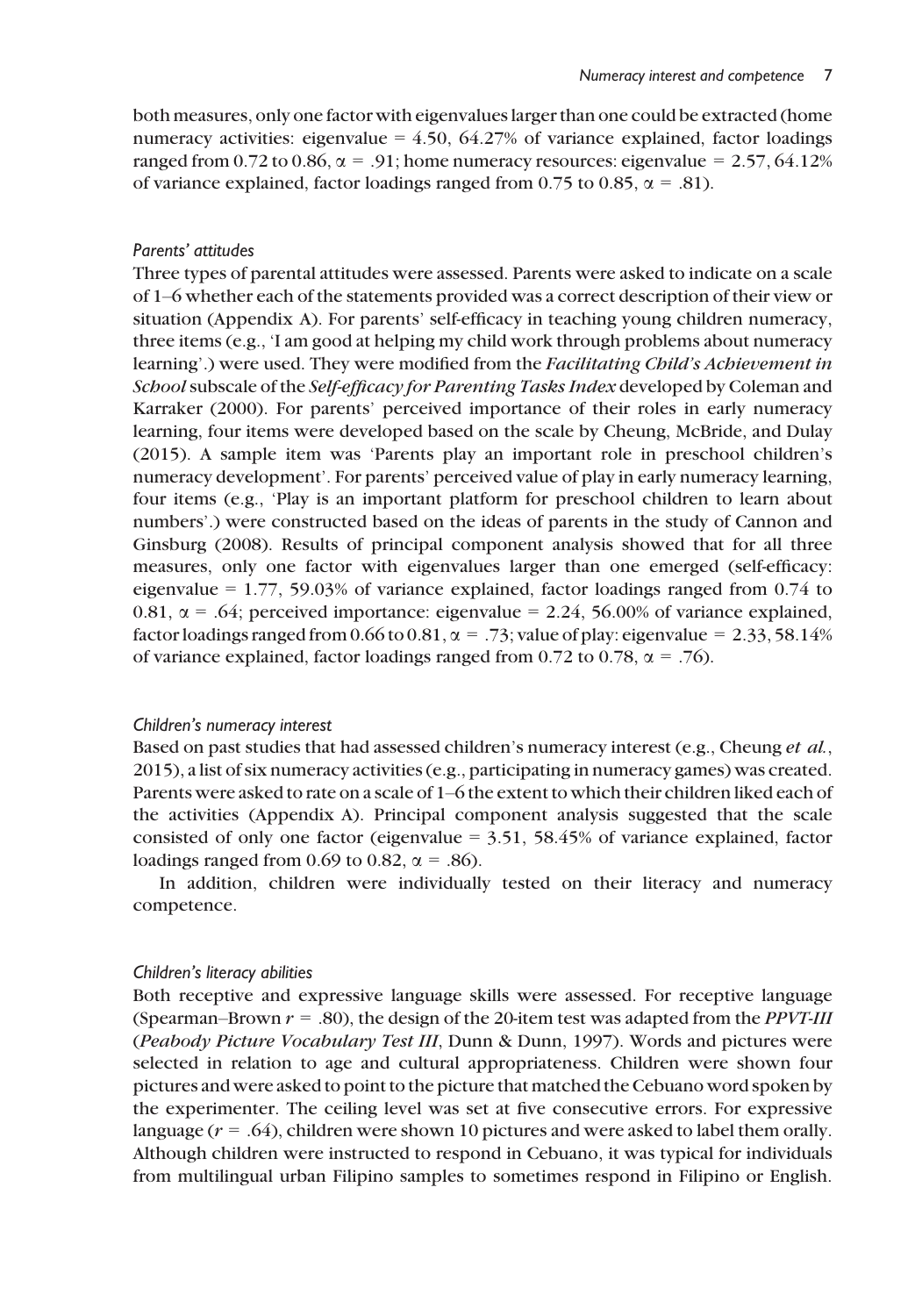Thus, one point was given for direct Filipino or English translations of the target Cebuano word.

### Children's numeracy competence

Six number sense tasks that were used by Cheung and McBride-Chang (2015) were adopted, but some of the items were modified to make their difficulty level suitable for our participants. The ordering of the items in each measure generally followed a trend of progressive difficulty. Appendix B showed details about the difficulty level of items and ceiling level in each measure.

The *Numeral Identification* task (Spearman–Brown  $r = .97$ ) consisted of 20 items. Children were required to name the numerals provided on a sheet one by one. The Object *Counting task (r = .97)* had 14 items. In each item, children had to tell the number of animals shown on a sheet by counting them aloud one by one. The Rote Counting task  $(r = .82)$  included four items. Children were instructed to begin counting orally from a given number to another given number (e.g., from 1 to 10). The *Missing Number* ( $r = .96$ ) task had 12 items. Each time, children had to identify the missing number in a string of three numbers, which might appear at the first, middle, or last place (4 items each). In the Numerical Magnitude Comparison task  $(r = .94)$ , children were shown 10 pairs of numerals (e.g., 8 and 4) one by one and were asked to tell which numeral in each pair carried a larger numerical value. Last but not least, the *Addition* task ( $r = .89$ ) contained six items (e.g.,  $1 + 2$ ). In each item, children had to tell the sum of two numbers given orally. For the Rote Counting task, the score that could be obtained for each item was the number of correct numbers recited before an error was made. For the other five tasks, one score was given for each correct answer.

### Procedure

Ethics approval was sought from the Survey and Behavioral Research Ethics Committee of the Chinese University of Hong Kong to launch this study. All testing materials were created in English and were translated to Cebuano by a native speaker with a psychology postgraduate degree. The translations were reviewed and revised by a native speaker and a professional writer for a Cebuano newspaper. Consent forms were read and signed by parents before testing. Trained Cebuano-speaking psychology graduates administered the measures in children's individual homes. Numeracy and literacy assessments were administered in counterbalanced blocks. Parents or guardians answered the parent questionnaire forms independently, or with reading assistance, if needed. Children were given snacks at the end of the session.

# Results

### Descriptive statistics

Table 1 presents the descriptive statistics for the observed continuous variables. The variables with non-normal distributions were transformed to z-scores for subsequent analyses. Table 2 shows the correlations among all variables under investigation. In general, all subtests of numeracy competence correlated with age, attendance to preschool, parental education, receptive language, expressive language, and home resources. Children's liking of numeracy activities was correlated with parental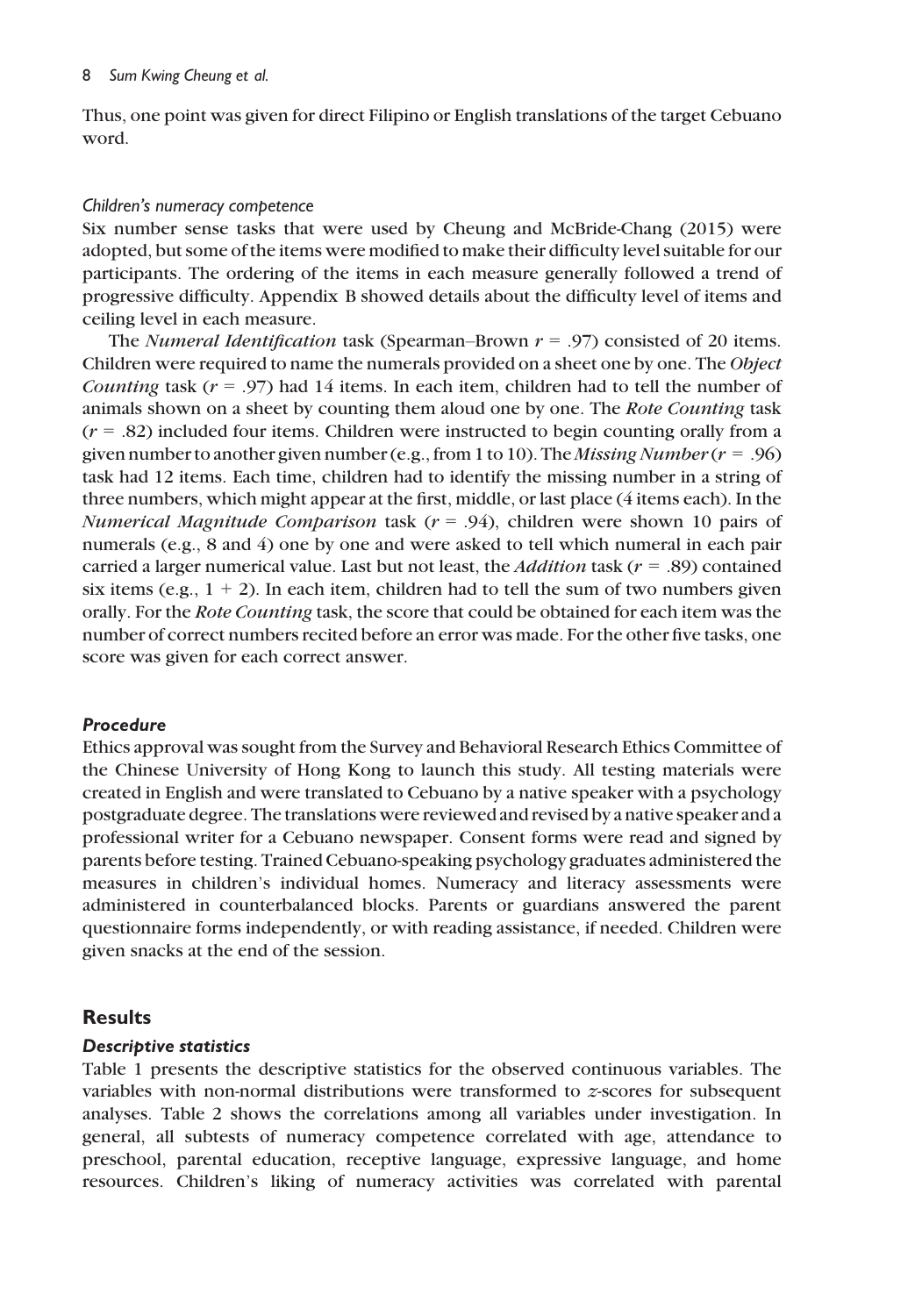| Variables (max possible)              | M      | SD     | <b>Min</b> | Max     | <b>Skewness</b> | Kurtosis |
|---------------------------------------|--------|--------|------------|---------|-----------------|----------|
| 1. Age in months $(-)$                | 51.11  | 10.09  | 33.00      | 71.00   | 0.09            | $-1.16$  |
| 2. Parental education $(-)$           | 0.00   | 1.00   | $-1.72$    | 2.92    | 0.50            | $-0.28$  |
| 3. Income $(-)$                       | 292.90 | 251.80 | 13.79      | 4000.00 | 6.90            | 82.21    |
| 4. Receptive language (20)            | 10.66  | 3.83   | 0.00       | 20.00   | $-0.45$         | $-0.20$  |
| 5. Expressive language (10)           | 2.80   | 1.84   | 0.00       | 10.00   | 0.67            | 0.25     |
| 5. Home activities (6)                | 4.07   | 1.35   | 1.00       | 6.00    | $-0.16$         | $-1.15$  |
| 6. Home resources (5)                 | 2.45   | 0.99   | 1.00       | 5.00    | 0.77            | $-0.00$  |
| 7. Self-efficacy (6)                  | 5.39   | 0.75   | 2.00       | 6.00    | $-1.64$         | 2.86     |
| 8. Perceived importance (6)           | 5.48   | 0.71   | 2.00       | 6.00    | $-1.74$         | 3.06     |
| 9. Value of play (6)                  | 5.28   | 0.86   | 1.50       | 6.00    | $-1.40$         | 1.69     |
| 10. Liking of numeracy activities (6) | 5.18   | 0.88   | 1.83       | 6.00    | $-1.13$         | 0.84     |
| 11. Numeral identification (20)       | 2.26   | 4.26   | 0.00       | 20.00   | 2.14            | 4.25     |
| 12. Object counting (14)              | 2.97   | 4.25   | 0.00       | 14.00   | 1.19            | $-0.01$  |
| 13. Rote counting (36)                | 6.32   | 7.92   | 0.00       | 36.00   | 1.82            | 3.80     |
| 14. Missing number (12)               | 0.61   | 2.00   | 0.00       | 12.00   | 3.86            | 15.22    |
| 15. Numerical magnitude (10)          | 1.76   | 3.09   | 0.00       | 10.00   | 1.44            | 0.51     |
| 16. Addition (6)                      | 0.46   | 1.18   | 0.00       | 6.00    | 3.06            | 9.06     |

Table 1. Descriptive statistics for all variables

Note. The theoretical maximum scores for children's literacy abilities, numeracy competence, and parents' practices and attitudes per variable are shown in parentheses. There are no theoretical maximum scores for age in months, parental education, and family income.

education, receptive language, home activities, home resources, and the three types of parental attitudes.

#### Structural equation model for numeracy interest and numeracy competence

Next, the proposed model was tested, so as to investigate the relative contributions of age, gender, attendance to preschool, SES, literacy abilities, parents' practices, and parents' attitudes to numeracy interest and numeracy competence in children (i.e., the primary goal of the present study). To better capture the complex nature of the constructs and reduce distortions caused by measurement errors, most of the variables under investigation (excluding age, gender, attendance to preschool, and numeracy interest) were latent variables, and each of them was measured with more than one observed measurements.

The goodness-of-fit indices showed that the proposed model explained the data with a high  $\chi^2$  (df) value equalling 395.44 (121); thus, the ratio of the chi-square to the degrees of freedom was smaller than 5:1. CFI, GFI, NFI, AGFI, and CFI valued .97, .94, .96, .91, and .97 separately; the SRMR and RMSEA were equal to .045 and .058, respectively. Overall, the model fit indices indicated that the model fits the data well (Figure 2).

As predicted, the model demonstrated that for numeracy interest, only the paths from parents' practices and parents' attitudes were significant ( $ps < .001$ ). These two family variables altogether accounted for 49.5% of the variance in children's numeracy interest. On the other hand, for numeracy competence, only the paths from children's gender, age, SES, and literacy abilities were significant (for gender, age, and SES,  $ps < .01$ ; for literacy abilities,  $p < .001$ ). These four individual variables totally explained 48.3% of the variance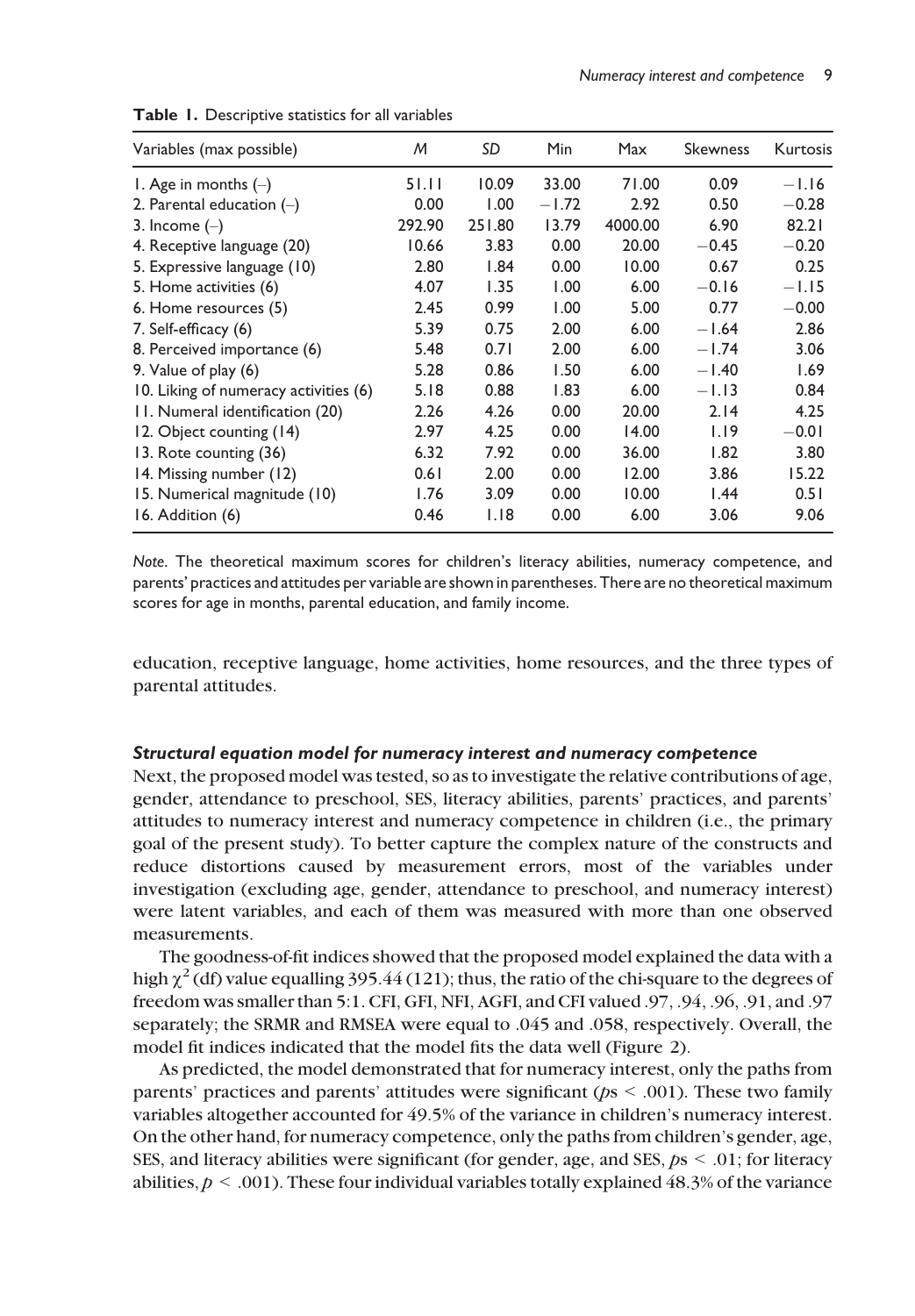| i<br>}<br>}                                                                                                                                      | ;;; , :;; Sinnain, ::?;;;; , ::?) |                                |                   | )<br>District        |                       |                       |                           |                       |                  |                    |                    |                |                           |                                                                                                                                                                                                                                                                                                                                                                                              |                  |                          |                                                                                                                                                                                                                                                                                                                                                                                              |                         |                          |
|--------------------------------------------------------------------------------------------------------------------------------------------------|-----------------------------------|--------------------------------|-------------------|----------------------|-----------------------|-----------------------|---------------------------|-----------------------|------------------|--------------------|--------------------|----------------|---------------------------|----------------------------------------------------------------------------------------------------------------------------------------------------------------------------------------------------------------------------------------------------------------------------------------------------------------------------------------------------------------------------------------------|------------------|--------------------------|----------------------------------------------------------------------------------------------------------------------------------------------------------------------------------------------------------------------------------------------------------------------------------------------------------------------------------------------------------------------------------------------|-------------------------|--------------------------|
| Variables                                                                                                                                        |                                   | $\sim$                         | S                 | 4                    | S                     | o                     | $\overline{ }$            | $\infty$              | ò                | $\subseteq$        | $\equiv$           | $\overline{2}$ | $\tilde{ }$               | $\overline{4}$                                                                                                                                                                                                                                                                                                                                                                               | $\overline{5}$   | $\tilde{=}$              | $\overline{\phantom{0}}$                                                                                                                                                                                                                                                                                                                                                                     | $\frac{\infty}{\infty}$ | $\frac{6}{1}$            |
| I. Gender<br>2. Age                                                                                                                              | $-02$                             |                                |                   |                      |                       |                       |                           |                       |                  |                    |                    |                |                           |                                                                                                                                                                                                                                                                                                                                                                                              |                  |                          |                                                                                                                                                                                                                                                                                                                                                                                              |                         |                          |
| 3. Preschool                                                                                                                                     | $\overline{q}$                    | $-40***$                       |                   |                      |                       |                       |                           |                       |                  |                    |                    |                |                           |                                                                                                                                                                                                                                                                                                                                                                                              |                  |                          |                                                                                                                                                                                                                                                                                                                                                                                              |                         |                          |
| 4. Parental                                                                                                                                      | $-0.5$                            | $\sum_{i=1}^{n}$               | $.15***$          | I                    |                       |                       |                           |                       |                  |                    |                    |                |                           |                                                                                                                                                                                                                                                                                                                                                                                              |                  |                          |                                                                                                                                                                                                                                                                                                                                                                                              |                         |                          |
| education                                                                                                                                        |                                   |                                |                   |                      |                       |                       |                           |                       |                  |                    |                    |                |                           |                                                                                                                                                                                                                                                                                                                                                                                              |                  |                          |                                                                                                                                                                                                                                                                                                                                                                                              |                         |                          |
| 6. Receptive<br>5. Income                                                                                                                        | $-08$<br>$-00$                    | $45***$<br>$-02$               | $.34***$<br>$-50$ | $.28***$<br>$.15***$ | S.                    | Ï                     |                           |                       |                  |                    |                    |                |                           |                                                                                                                                                                                                                                                                                                                                                                                              |                  |                          |                                                                                                                                                                                                                                                                                                                                                                                              |                         |                          |
| 7. Expressive<br>language                                                                                                                        | $-16***$                          | $42***$                        | $.29***$          | $.13***$             | $\sum_{i=1}^{\infty}$ | $49***$               | I                         |                       |                  |                    |                    |                |                           |                                                                                                                                                                                                                                                                                                                                                                                              |                  |                          |                                                                                                                                                                                                                                                                                                                                                                                              |                         |                          |
| language<br>8. Home                                                                                                                              | $-0.5$                            | $-0.5$                         | $-03$             | $.13***$             | CO.                   | 05                    | $\overset{*}{\mathbf{8}}$ |                       |                  |                    |                    |                |                           |                                                                                                                                                                                                                                                                                                                                                                                              |                  |                          |                                                                                                                                                                                                                                                                                                                                                                                              |                         |                          |
| activities                                                                                                                                       |                                   |                                |                   |                      |                       |                       |                           |                       |                  |                    |                    |                |                           |                                                                                                                                                                                                                                                                                                                                                                                              |                  |                          |                                                                                                                                                                                                                                                                                                                                                                                              |                         |                          |
| 9. Home                                                                                                                                          | $-0.4$                            | $\frac{1}{2}$                  | $\frac{1}{2}$     | $.13**$              | PO.                   | .∣6 <sup>**</sup>     | $.21***$                  | $.27***$              | $\mathbf{I}$     |                    |                    |                |                           |                                                                                                                                                                                                                                                                                                                                                                                              |                  |                          |                                                                                                                                                                                                                                                                                                                                                                                              |                         |                          |
| 0. Self-efficacy<br>resources                                                                                                                    | Sc                                | $-0.0$                         |                   | $.12***$             | Ő.                    | $\overline{c}$        |                           | $21***$               | $.13***$         |                    |                    |                |                           |                                                                                                                                                                                                                                                                                                                                                                                              |                  |                          |                                                                                                                                                                                                                                                                                                                                                                                              |                         |                          |
| II. Perceived                                                                                                                                    | S                                 | $-5$                           | g g               | $.16***$             | Ő.                    | 06                    | 5 g                       | $.19***$              | $\sum_{i=1}^{n}$ | $65***$            |                    |                |                           |                                                                                                                                                                                                                                                                                                                                                                                              |                  |                          |                                                                                                                                                                                                                                                                                                                                                                                              |                         |                          |
| 12. Value of play<br>importance                                                                                                                  | $-0.2$                            |                                |                   | $.15***$             | S.                    | $\overline{a}$        |                           | $.26***$              | So               | <b>59***</b>       | $64***$            |                |                           |                                                                                                                                                                                                                                                                                                                                                                                              |                  |                          |                                                                                                                                                                                                                                                                                                                                                                                              |                         |                          |
| 13. Liking of                                                                                                                                    | C <sub>3</sub>                    | $\frac{1}{2}$ or $\frac{1}{2}$ | $\frac{2}{3}$     | $.16***$             | $\ddot{a}$            | $\sum_{n=1}^{\infty}$ | $\frac{5}{2}$             | .40***                | $.13***$         | $50***$            | <b>54***</b>       | $.53***$       | $\vert$                   |                                                                                                                                                                                                                                                                                                                                                                                              |                  |                          |                                                                                                                                                                                                                                                                                                                                                                                              |                         |                          |
| numeracy<br>activities                                                                                                                           |                                   |                                |                   |                      |                       |                       |                           |                       |                  |                    |                    |                |                           |                                                                                                                                                                                                                                                                                                                                                                                              |                  |                          |                                                                                                                                                                                                                                                                                                                                                                                              |                         |                          |
| identification<br>4. Numeral                                                                                                                     | $-0.04$                           | $.39***$                       | $.24***$          | $.20***$             | $.15***$              | $37***$               | ≸*<br>.5   *              | $\overset{*}{\circ}$  | $.23***$         | CO.                | 8.                 | $\overline{0}$ | $\sum_{i=1}^{n}$          | $\overline{1}$                                                                                                                                                                                                                                                                                                                                                                               |                  |                          |                                                                                                                                                                                                                                                                                                                                                                                              |                         |                          |
| 5. Object                                                                                                                                        | $-03$                             | $.53***$                       | $.30***$          | $14***$              | $\overline{c}$        | $44***$               | $.52***$                  | 80                    | $21***$          | <b>95</b>          | SO.                | $\overline{0}$ | $\overset{*}{\mathbf{6}}$ | $\begin{array}{c} \rule{0pt}{2.5ex} \rule{0pt}{2.5ex} \rule{0pt}{2.5ex} \rule{0pt}{2.5ex} \rule{0pt}{2.5ex} \rule{0pt}{2.5ex} \rule{0pt}{2.5ex} \rule{0pt}{2.5ex} \rule{0pt}{2.5ex} \rule{0pt}{2.5ex} \rule{0pt}{2.5ex} \rule{0pt}{2.5ex} \rule{0pt}{2.5ex} \rule{0pt}{2.5ex} \rule{0pt}{2.5ex} \rule{0pt}{2.5ex} \rule{0pt}{2.5ex} \rule{0pt}{2.5ex} \rule{0pt}{2.5ex} \rule{0$<br>$.72***$ |                  |                          |                                                                                                                                                                                                                                                                                                                                                                                              |                         |                          |
| counting<br>16. Rote                                                                                                                             | ā                                 | $45***$                        | $.29***$          | $.18***$             | S.                    | $4$  ***              | ***.                      | ξÓ.                   | $.17***$         | $\overline{\circ}$ | $-02$              | $-0.5$         | $\frac{8}{1}$             | $.65***$                                                                                                                                                                                                                                                                                                                                                                                     | $.73***$         | $\overline{\phantom{a}}$ |                                                                                                                                                                                                                                                                                                                                                                                              |                         |                          |
| 17. Missing<br>counting                                                                                                                          | $-03$                             | $.34***$                       | $.18***$          | $.14***$             | $\equiv$              | $30***$               | .40 <sup>*</sup> **       | $\sum_{i=1}^{n}$      | $20***$          | SO.                | Ś.                 | $\overline{c}$ | $\sum_{i=0}^{+\infty}$    | $.73***$                                                                                                                                                                                                                                                                                                                                                                                     | 58 <sup>**</sup> | $\frac{1}{2}$            | T                                                                                                                                                                                                                                                                                                                                                                                            |                         |                          |
| number                                                                                                                                           |                                   |                                |                   |                      |                       |                       |                           |                       |                  |                    |                    |                |                           |                                                                                                                                                                                                                                                                                                                                                                                              |                  |                          |                                                                                                                                                                                                                                                                                                                                                                                              |                         |                          |
| 8. Numerical<br>magnitude                                                                                                                        | $-03$                             | $.28***$                       | .18               | $.14***$             | Ő.                    | $.23***$              | $.37***$                  | $\stackrel{*}{\circ}$ | $.17***$         | $\overline{c}$     | S.                 | O.             | $\frac{8}{1}$             | <b>59***</b>                                                                                                                                                                                                                                                                                                                                                                                 | 49***            | 48***                    | $\begin{array}{c} \rule{0pt}{2.5ex} \rule{0pt}{2.5ex} \rule{0pt}{2.5ex} \rule{0pt}{2.5ex} \rule{0pt}{2.5ex} \rule{0pt}{2.5ex} \rule{0pt}{2.5ex} \rule{0pt}{2.5ex} \rule{0pt}{2.5ex} \rule{0pt}{2.5ex} \rule{0pt}{2.5ex} \rule{0pt}{2.5ex} \rule{0pt}{2.5ex} \rule{0pt}{2.5ex} \rule{0pt}{2.5ex} \rule{0pt}{2.5ex} \rule{0pt}{2.5ex} \rule{0pt}{2.5ex} \rule{0pt}{2.5ex} \rule{0$<br>$.58***$ |                         |                          |
| 9. Addition                                                                                                                                      | $-0$                              | $36***$                        | $.22***$          | Š.                   | $\sum_{i=1}^{\infty}$ | $.26***$              | $35***$                   | $\sum_{i=1}^{\infty}$ | $.15***$         | 9Ö                 | $\overline{\circ}$ | $-00$          | $\overset{*}{\mathbf{6}}$ | $55***$                                                                                                                                                                                                                                                                                                                                                                                      | $.56***$         | $.53***$                 | $\frac{1}{2}$ , $\frac{1}{2}$                                                                                                                                                                                                                                                                                                                                                                | 46***                   | $\overline{\phantom{a}}$ |
| Note. Gender: boys = 1, girls = 2. Preschool: no attendance to preschool = 1, attendance to preschool = 2. *p < .05; **p < .01; **p $\sim$ .001. |                                   |                                |                   |                      |                       |                       |                           |                       |                  |                    |                    |                |                           |                                                                                                                                                                                                                                                                                                                                                                                              |                  |                          |                                                                                                                                                                                                                                                                                                                                                                                              |                         |                          |

Table 2. Correlations among all variables  ${\sf Table\ 2.}$  Correlations among all variables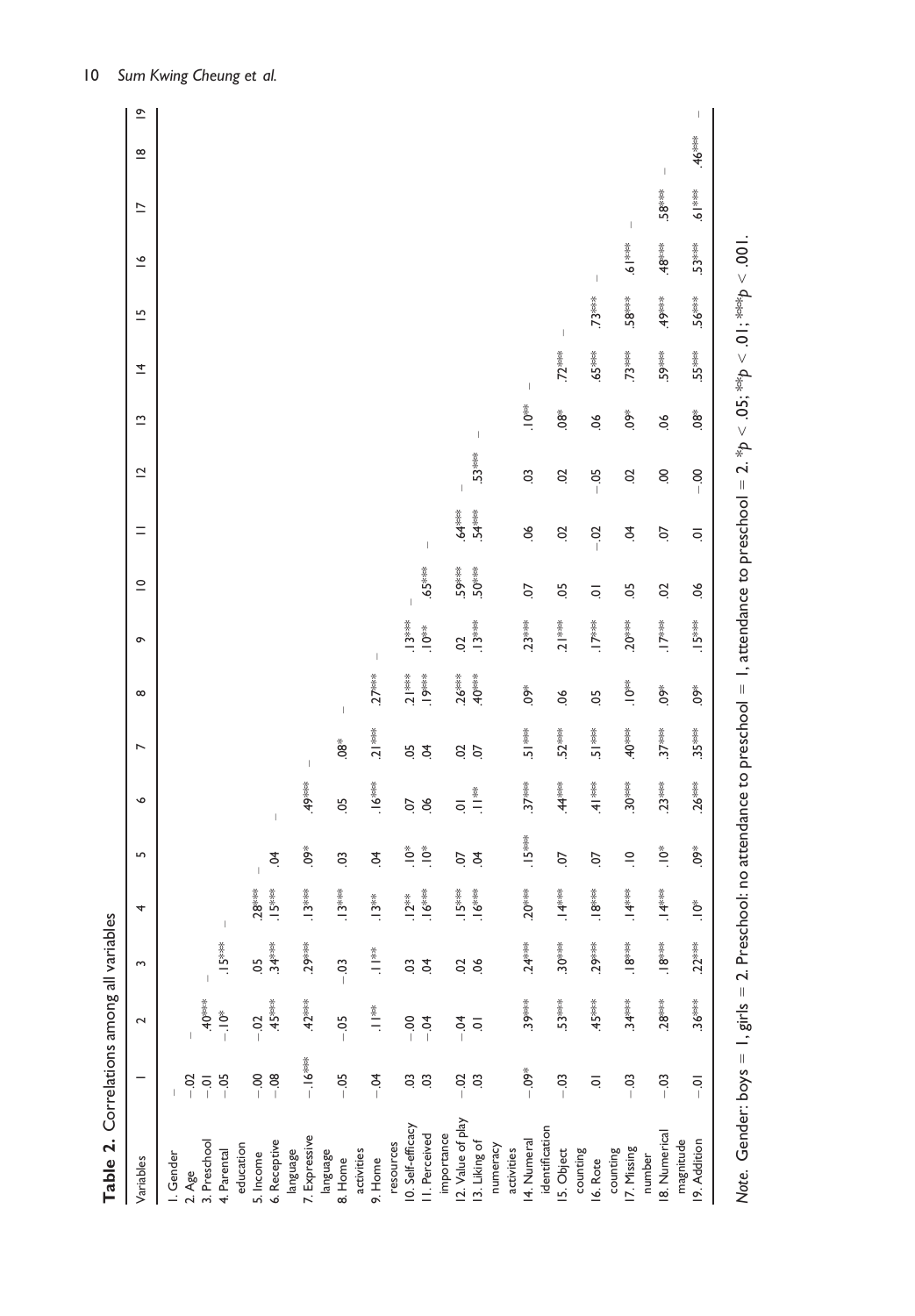

Figure 2. Structural equation modelling for numeracy interest and numeracy competence explained by gender, age, attendance to preschool, socioeconomic status (SES), literacy abilities, parents' practices, and parents' attitudes. Ellipses reflect latent variables, and rectangles indicate observed variables. Values showed on one-headed arrows from the latent to the observed variables are factor loadings in the measurement model, and values showed between the latent variables are regression coefficients between constructs. Solid lines reflect statistically significant relations, and dashed lines demonstrate nonsignificant relations. Gender: boys =  $1$ , girls = 2. Preschool: no attendance to preschool =  $1$ , attendance to preschool  $= 2$ . Interrelations among latent variables are shown in Table 3.

in numeracy competence. Different from our hypotheses, the paths from children's attendance to preschool, parents' practices, and parents' attitudes to children's numeracy competence were insignificant ( $p > .05$ ). Moreover, there was no significant correlation between children's numeracy interest and competence ( $p > .05$ ).

Table 3 showed the correlations among the latent variables accounting for numeracy interest and numeracy competence. To highlight, SES was related with children's literacy abilities, parents' practices, and parents' attitudes ( $ps < .001$ ). These results were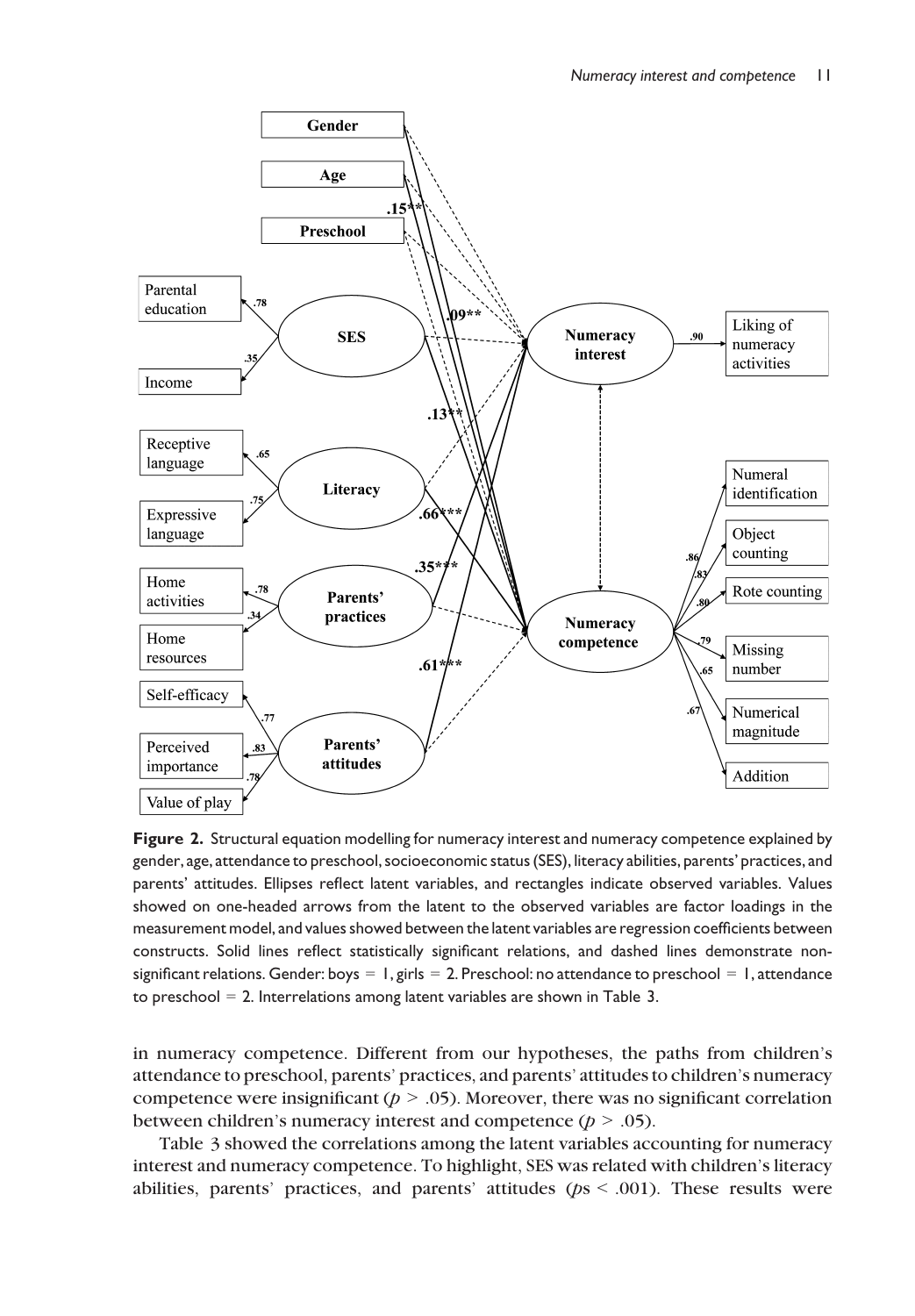| Variables             |           |           |                    | 4      |                    | 6     |  |
|-----------------------|-----------|-----------|--------------------|--------|--------------------|-------|--|
| I. Gender             |           |           |                    |        |                    |       |  |
| 2. Age                | $-.02$    |           |                    |        |                    |       |  |
| 3. Preschool          | $-.01$    | .39 **    |                    |        |                    |       |  |
| 4. SES                | $-.05$    | $-.11***$ | .18 <sup>≉≉≉</sup> |        |                    |       |  |
| 5. Literacy abilities | $-.18***$ | $.61***$  | 43***              | 25**   |                    |       |  |
| 6. Parents' practices | $-.07$    | $-.03$    | $-0.01$            | 22 *** | .17 <sup>≭≉≭</sup> |       |  |
| 7. Parents' attitudes | .02       | $-.03$    | .04                | 24***  | .07                | 34*** |  |

Table 3. Correlations among gender, age, attendance to preschool, and other latent variables in the model accounting for numeracy interest and numeracy competence

Note. Gender: boys = 1, girls = 2. Preschool: no attendance to preschool = 1, attendance to preschool =  $2. *p < 0.01$ ; \*\*\*p < .001.

generally consistent with correlations between the observed variables in Table 2 and clearly demonstrated the composite correlations between latent variables.

# **Discussion**

The present study developed and tested a model explaining the numeracy interest and competence of disadvantaged young children in the Philippines. The findings made unique contributions to the existing literature about young children's numeracy development in several ways.

# Home numeracy environment and numeracy development of disadvantaged Filipino children

In contrast to findings from previous studies conducted in the developed countries and our initial speculations, parents' practices and attitudes were only related to children's numeracy interest but not competence.

On the one hand, our findings provided support for the notion of Ruffell et al. (1998) that children's attitudes about mathematics are related to their experiences of carrying out mathematics tasks. Several possible explanations for this association can be put forward. First, when children are provided with many numeracy resources at home and frequently practice numeracy skills during everyday activities, they may appreciate more the value of mathematics. Second, when parents recognize their important role and feel confident in teaching children numeracy, they are likely to engage their children in home numeracy activities using a positive tone. Lastly, when parents endorse the value of play in early numeracy learning, they are more inclined to let children learn and practice numeracy skills through games. Nevertheless, it should be noted that the observed significant relations were correlational in nature. It is also possible that children who displayed high interest in numeracy elicited parents' positive attitudes towards teaching numeracy and more numeracy play at home.

On the other hand, the positive associations of parents' practices and attitudes with numeracy competence found in the correlational analyses disappeared when individual variables were considered using structural equation modelling. These findings contradict those of Melhuish et al. (2008), who found that the effect of home activities on British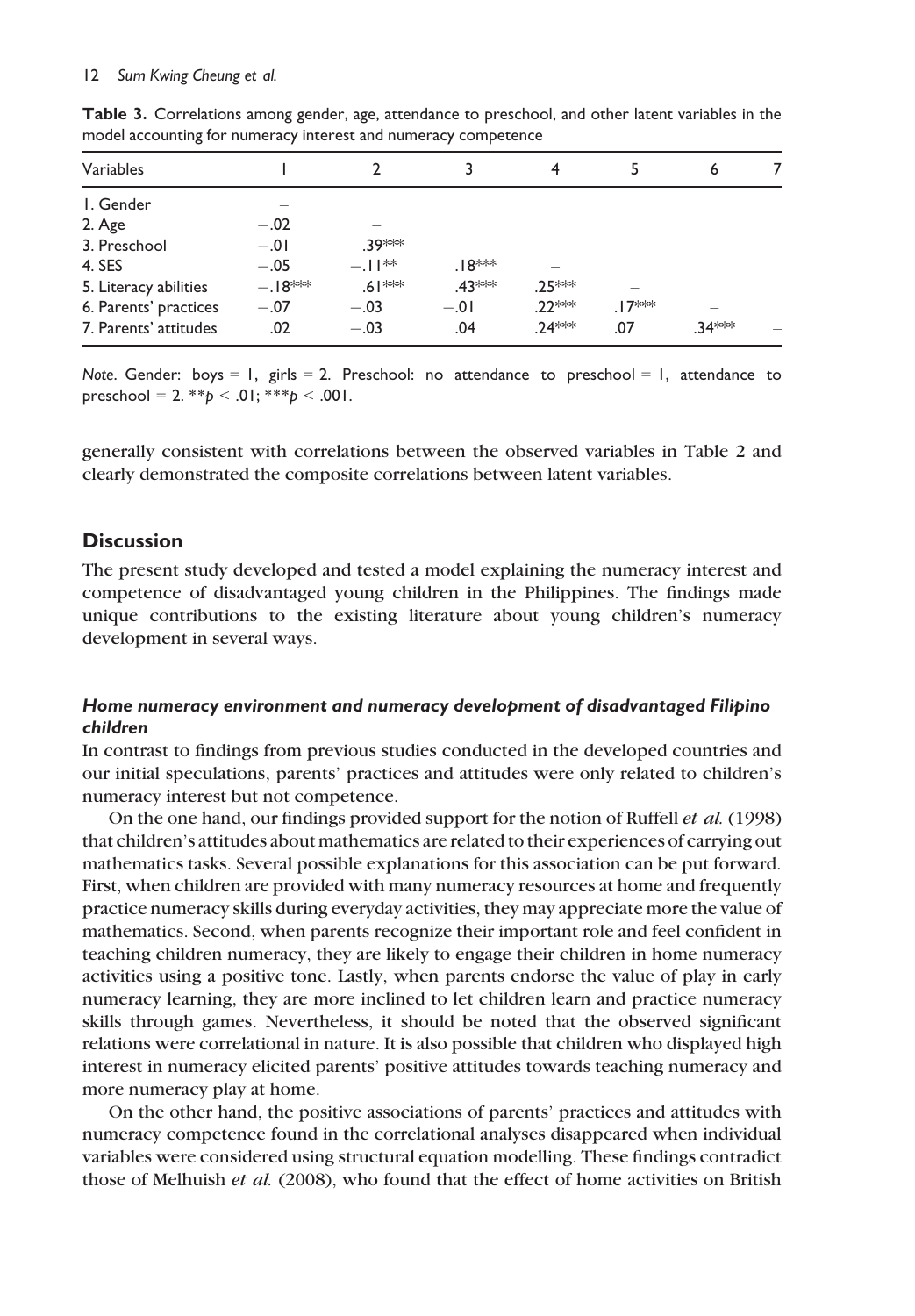children's numeracy development appeared to demonstrate the largest effect size relative to SES and parents' education. This perhaps suggests that although the numeracy learning experiences created by parents in our disadvantaged sample might have been positive enough to elicit or address children's numeracy interest, these experiences might not have been effective enough in promoting or responding to children's numeracy competence. Indeed, Skwarchuk (2009) found that Canadian preschoolers' numeracy competence had positive relations only with participation in home activities with complex numeracy contents.

The present study has enhanced our understanding of the nature of the home numeracy environment of disadvantaged families in the Philippines and perhaps the context of other developing countries as well. As shown in Table 3, which depicted the relations among the latent variables in the final model, parents' attitudes towards early numeracy learning had a positive correlation with their home numeracy practices, and parents' attitudes and practices were positively correlated with SES. This suggests that the beliefs held by Filipino parents in our disadvantaged sample were generally aligned with their practices. Moreover, as for the context of developed countries (Starkey & Klein, 2008), within disadvantaged families, parents from relatively higher socioeconomic groups might also be more aware of the importance of home learning environment and the potential benefits of parent–child joint activities.

# Roles of individual variables in the numeracy development of disadvantaged Filipino children

Similar to the context of developed countries, the present study showed that it is potentially important to consider the contributions of individual variables when examining the relation between home numeracy environment and young children's numeracy development.

Consistent with our hypotheses and the results of past studies (e.g., Jordan et al., 2006), children's age, gender, SES, and literacy abilities were significant correlates of numeracy competence. Older children showed better numeracy competence. Surprisingly, a significant linkage between gender and numeracy competence that favoured girls was found in the final model. However, due to the correlational nature of the present study, it is unclear whether the age and gender-related differences were caused by more experiences in doing mathematics or some other factors.

When the effects of parents' practices and attitudes were statistically controlled, children from lower SES families still exhibited poorer numeracy competence. In other words, apart from the possibility of parents not taking on the responsibility of teaching at home and perhaps providing fewer learning resources, there were also some other disadvantages experienced by this group of children but not assessed in the present study. For example, children from lower SES families might have attended preschool programmes of lower quality. Moreover, parents who are less educated might be less competent in scaffolding their children's numeracy learning.

Among the four significant correlates of numeracy competence, children's literacy abilities had the greatest effect size. This likely occurred because, like understanding of print concepts and vocabulary, children were required to map to the number names the written numerals and the quantities they represented during numeracy tasks (e.g., numeral identification, numerical magnitude comparison, addition; Purpura & Napoli, 2015). Moreover, children with higher proficiency in literacy skills might better comprehend the task requirements of different numeracy tests (Purpura & Napoli, 2015).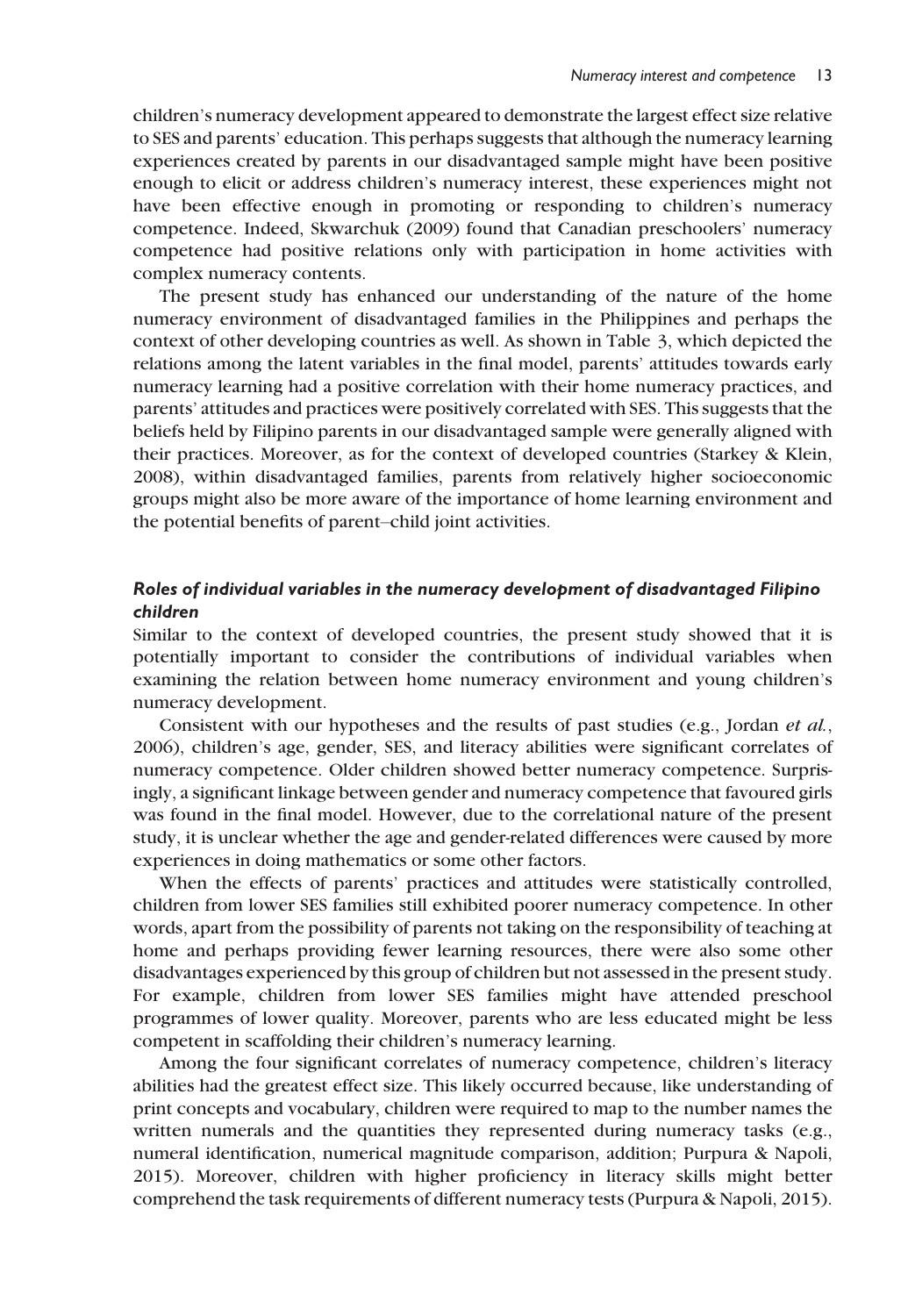#### 14 Sum Kwing Cheung et al.

Surprisingly, children in our sample who attended preschool did not show better numeracy competence. It happened perhaps because the quality of the preschool may not matter for children's early numeracy development (Melhuish et al., 2008), and children in developing countries might not have access to quality education (Nag *et al.*, 2014).

#### Importance of studying both numeracy interest and competence

Children's academic interest, including numeracy interest, has been understudied in past literature (Fisher et al., 2012). The present study demonstrated that in order to obtain a full picture of early numeracy development, it is essential to examine both its cognitive (i.e., numeracy competence) and affective (i.e., numeracy interest) dimensions. This is because young children's numeracy interest and competence might have different sets of correlates. Moreover, young children's numeracy interest and competence might be two rather distinct constructs. In the present study, in contrast to our hypothesis and results of previous studies (e.g., Lee & Kim, 2016), there was no significant correlation between young children's numeracy interest and competence. One possible reason is that the disadvantaged children in our sample who were interested in mathematics might not have had stimulating numeracy learning experiences. Given that early numeracy interest predicts future mathematical achievements (Fisher et al., 2012), researchers and practitioners should pay more attention to numeracy interest, at least as much as numeracy competence.

#### Practical implications

First, intervention programmes should be arranged to help parents understand the home numeracy resources and activities they can offer to children so as to develop their more positive attitudes towards teaching numeracy skills at home. Such positive attitudes are important because parents' practices and attitudes are associated with young children's numeracy interest. Parents should also be introduced to ways in which to create highquality home numeracy experiences, so that a positive linkage between home numeracy environment and early numeracy development can be formed.

In addition, educators and policymakers should pay special attention to the numeracy development of young children from low- to middle-income families, given that they are likely to fall behind their more affluent peers in numeracy competence. To reduce such a gap, more specifically targeted numeracy as well as literacy intervention programmes can be offered directly to these children as well. This is because the differences between socioeconomic groups are related to variables that are broader than variations in home numeracy environment, and proficiency in early literacy skills are related to better early numeracy outcomes.

#### Limitations and future directions

Despite its significance, the present study did have limitations. First, perhaps because of children's age and socioeconomic background, their scores on numeracy competence tasks were relatively low in the present study. Therefore, it was difficult to select enough number of children whose performances stay at a satisfying level for numeracy competence for further examination of the relations between home environment and numeracy competence.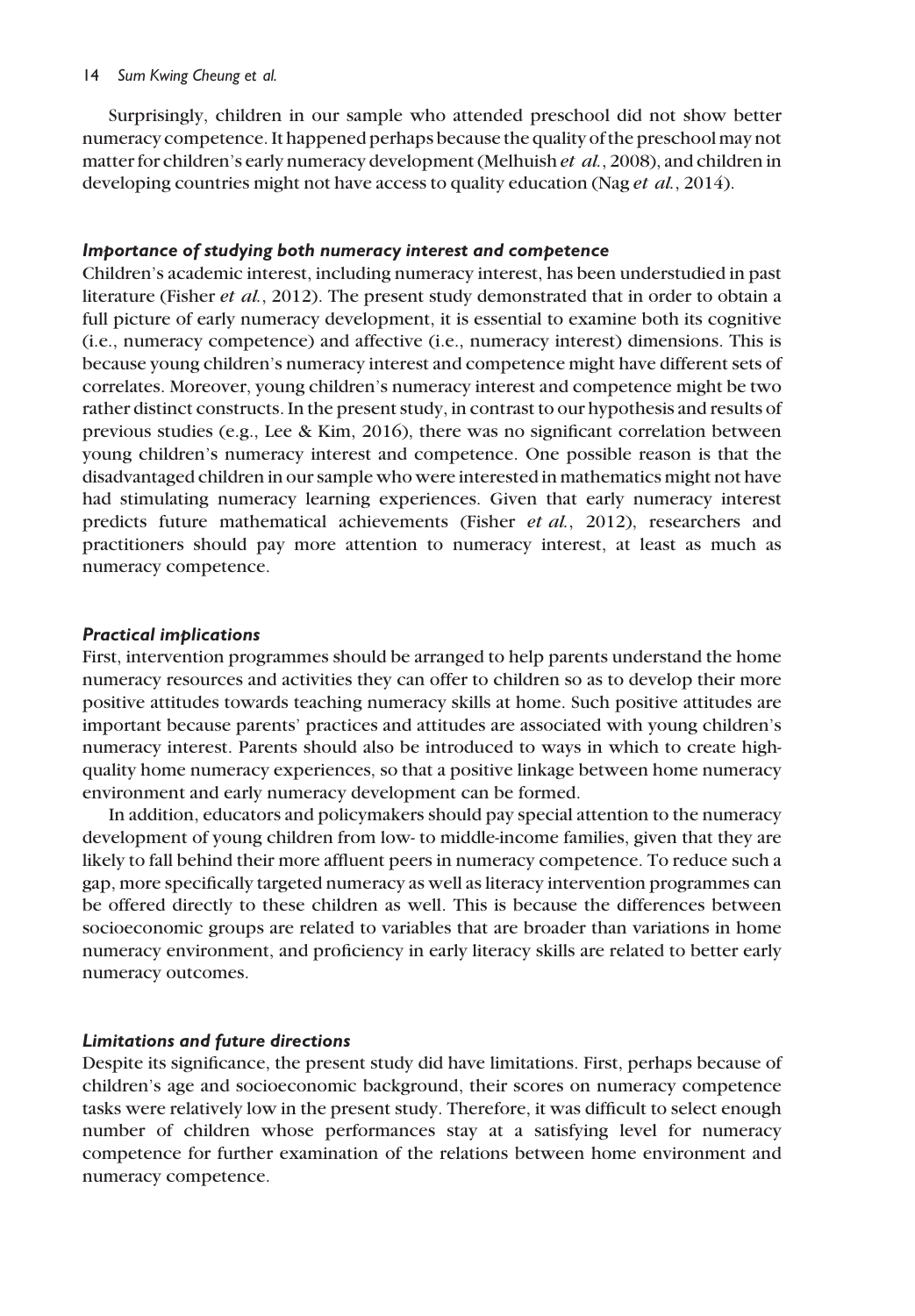Moreover, our participants came from low- to middle-income communities in Cebu only. To understand more fully the effects of SES on children's numeracy development, future studies could include families from more affluent communities of the city as well.

In addition, the present study only asked parents to report the frequency of children's engagement in numeracy activities and the amount of numeracy resources to which children were exposed at home. The quality of these home activities and resources, however, was not assessed. Future researchers could include observational measures to understand better the nature of home numeracy experiences created by different parents and take these effects into consideration when examining the relation between home numeracy environment and children's numeracy development.

Finally, the present study did not measure parents' attitudes towards mathematics as a subject area, which could include their enjoyment, fear, and perceived value of mathematics (Tapia & Marsh, 2004). As such attitudes sometimes are linked with children's numeracy development (Skwarchuk et al., 2014), further studies could be carried out to investigate their direct effects on children's numeracy development, their indirect effects through an influence of the frequency of home numeracy activities, and their approaches to teaching children numeracy.

To conclude, the present study demonstrated that both family and individual variables played some roles in the numeracy development of disadvantaged young children in the Philippines. Training can be provided to help parents there create home environments that are more conducive to their children's numeracy learning.

#### Acknowledgements

This study was conducted in collaboration with the Arcanys Early Learning Foundation and with funding support from the UBS Optimus Foundation.

#### **References**

- Anders, Y., Rossbach, H., Weinert, S., Ebert, S., Kuger, S., Lehrl, S., & von Maurice, J. (2012). Home and preschool learning environments and their relations to the development of early numeracy skills. Early Childhood Research Quarterly, 27, 231–244. [https://doi.org/10.1016/j.ecresq.](https://doi.org/10.1016/j.ecresq.2011.08.003) [2011.08.003](https://doi.org/10.1016/j.ecresq.2011.08.003)
- Aunio, P., & Niemivirta, M. (2010). Predicting children's mathematical performance in grade one by early numeracy. Learning and Individual Differences, 20, 427–435. [https://doi.org/10.1016/j.](https://doi.org/10.1016/j.lindif.2010.06.003) [lindif.2010.06.003](https://doi.org/10.1016/j.lindif.2010.06.003)
- Bautista, D., Mitchelmore, M., & Mulligan, J. (2009). Factors influencing Filipino children's solutions to addition and subtraction word problems. *Educational Psychology*, 29, 729–745. [https://doi.](https://doi.org/10.1080/01443410903254591) [org/10.1080/01443410903254591](https://doi.org/10.1080/01443410903254591)
- Bautista, D., & Mulligan, J. (2010). Why Do Disadvantaged Filipino Children Find Word Problems in English Difficult? Mathematics Education Research Group of Australasia.
- Bernardo, A. B. (2003). Do Filipino youth really value education? Exploring Filipino adolescents' beliefs about the abstract and pragmatic value of education and its relationship to achievement goals and learning strategies. Philippine Journal of Psychology, 36, 49–67.
- Blevins-Knabe, B. (2016). Early mathematical development: How the home environment matters. In B. Blevins-Knabe & A. M. B. Austin (Eds.), Early childhood mathematics skill development in the home environment (pp. 7–28). Cham: Springer.
- Blevins-Knabe, B., Austin, A. B., Musun, L., Eddy, A., & Jones, R. M. (2000). Family home care providers' and parents' beliefs and practices concerning mathematics with young children. Early Child Development and Care, 165, 41–58.<https://doi.org/10.1080/0300443001650104>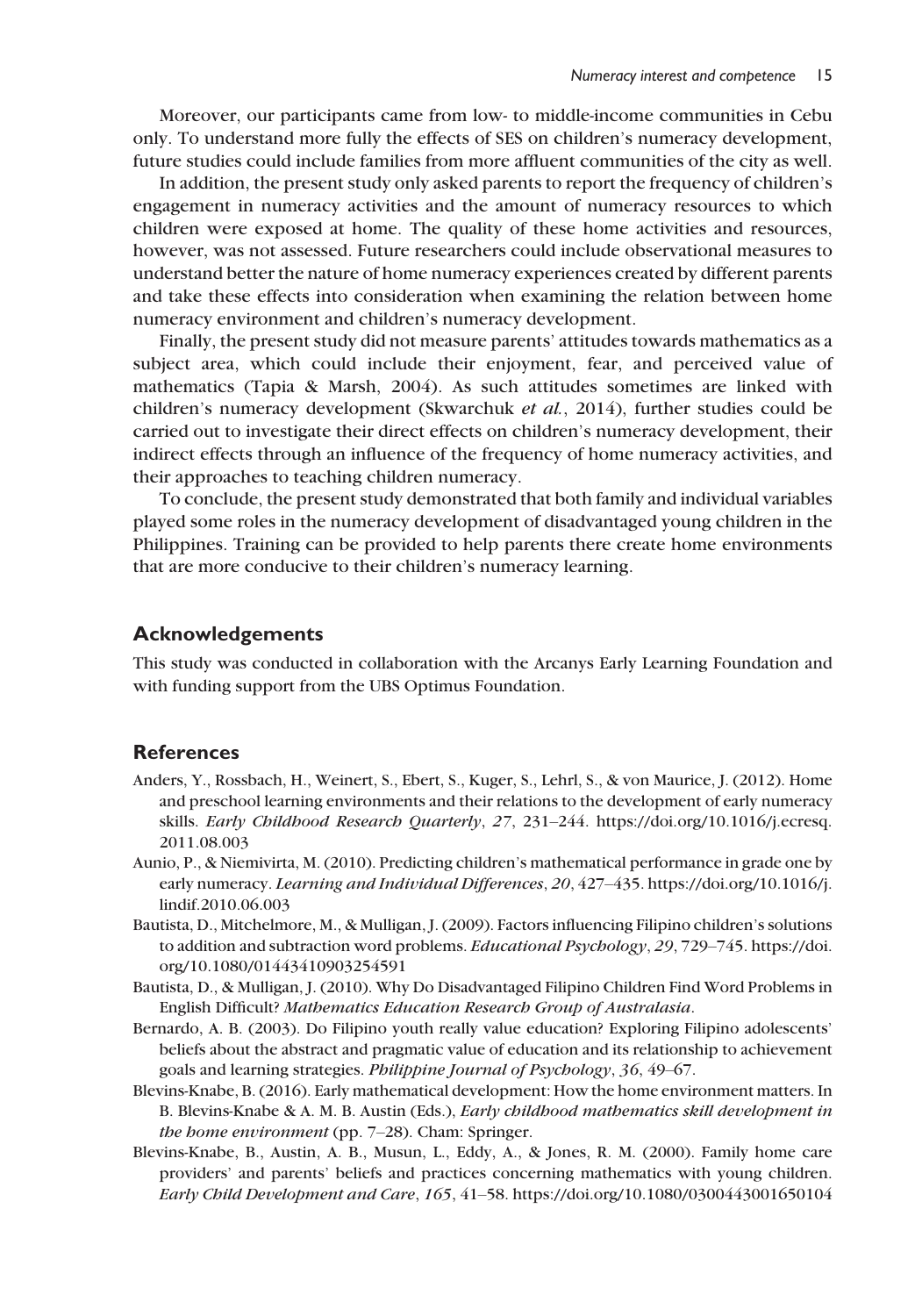- Cannon, J., & Ginsburg, H. P. (2008). "Doing the math": Maternal beliefs about early mathematics versus language learning. Early Education and Development, 19, 238–260. [https://doi.org/10.](https://doi.org/10.1080/10409280801963913) [1080/10409280801963913](https://doi.org/10.1080/10409280801963913)
- Cheung, S. K., & McBride, C. (2017). Effectiveness of parent-child number board game playing in promoting Chinese kindergarteners' numeracy skills and mathematics interest. Early Education and Development, 28, 572–589.<https://doi.org/10.1080/10409289.2016.1258932>
- Cheung, S. K., McBride, C., & Dulay, K. M. (2015). Effects of a parent training program on parents' attitudes about numeracy guidance and their children's interest in numbers. Paper presented at Quality Childhood Conference International 2015, Hong Kong, China.
- Cheung, S. K., & McBride-Chang, C. (2015). Evaluation of a parent training program for promoting Filipino young children's number sense with number card games. Child Studies in Asia-Pacific Contexts, 5, 39–49.<https://doi.org/10.5723/csac.2015.5.1.039>
- Coleman, P. K., & Karraker, K. H. (2000). Parenting self-efficacy among mothers of school-age children: Conceptualization, measurement, and correlates. Family Relations, 49, 13-24. <https://doi.org/10.1111/j.1741-3729.2000.00013.x>
- Dunn, L. M., & Dunn, L. M. (1997). Peabody picture vocabulary test (3rd ed.). Circle Pines, MN: American Guidance Service.
- Else-Quest, N. M., Hyde, J. S., & Linn, M. C. (2010). Cross-national patterns of gender differences in mathematics: A meta-analysis. Psychological Bulletin, 136, 103–127. [https://doi.org/10.1037/](https://doi.org/10.1037/a0018053) [a0018053](https://doi.org/10.1037/a0018053)
- Fisher, P. H., Dobbs-Oates, J., Doctoroff, G. L., & Arnold, D. H. (2012). Early math interest and the development of math skills.Journal of Educational Psychology, 104, 673–681. [https://doi.org/](https://doi.org/10.1037/a0027756) [10.1037/a0027756](https://doi.org/10.1037/a0027756)
- Huang, F. H. L. (2009). The role of socioeconomic status, out-of-school time, and schools: Multilevel assessments of factors associated with academic achievement (Unpublished doctoral dissertation). University of Virginia.
- Jacobs, J. E., Davis-Kean, P. E., Bleeker, M., Eccles, J. S., & Malanchuk, O. (2005). "I can, but I don't want to": The impact of parents, interests, and activities on gender differences in math. In A. M. Gallagher & J. C. Kaufman (Eds.), Gender differences in mathematics: An integrative psychological approach (pp. 246–263). New York, NY: Cambridge University Press.
- Jordan, N. C., Kaplan, D., Nabors Oláh, L., & Locuniak, M. N. (2006). Number sense growth in kindergarten: A longitudinal investigation of children at risk for mathematics difficulties. Child Development, 77, 153–175.<https://doi.org/10.1037/a0014939>
- Jordan, N. C., Kaplan, D., Ramineni, C., & Locuniak, M. N. (2009). Early math matters: Kindergarten number competence and later mathematics outcomes. Developmental Psychology, 45, 850– 867.<https://doi.org/10.1037/a0014939>
- Kleemans, T., Peeters, M., Segers, E., & Verhoeven, L. (2012). Child and home predictors of early numeracy skills in kindergarten. Early Childhood Research Quarterly, 27, 471–477. [https://doi.](https://doi.org/10.1016/j.ecresq.2011.12.004) [org/10.1016/j.ecresq.2011.12.004](https://doi.org/10.1016/j.ecresq.2011.12.004)
- Lee, H. J., & Kim, J. (2016). A structural analysis on Korean young children's mathematical ability and its related children's and mothers' variables. Early Child Development and Care, 186, 1675– 1692.<https://doi.org/10.1080/03004430.2015.1122597>
- LeFevre, J. A., Polyzoi, E., Skwarchuk, S. L., Fast, L., & Sowinski, C. (2010). Do home numeracy and literacy practices of Greek and Canadian parents predict the numeracy skills of kindergarten children?International Journal of Early Years Education, 18, 55–70. [https://doi.org/10.1080/](https://doi.org/10.1080/09669761003693926) [09669761003693926](https://doi.org/10.1080/09669761003693926)
- LeFevre, J. A., Skwarchuk, S. L., Smith-Chant, B. L., Fast, L., Kamawar, D., & Bisanz, J. (2009). Home numeracy experiences and children's math performance in the early school years. Canadian Journal of Behavioural Science, 41, 55–66.<https://doi.org/10.1037/a0014532>
- Manolitsis, G., Georgiou, G. K., & Tziraki, N. (2013). Examining the effects of home literacy and numeracy environment on early reading and math acquisition. Early Childhood Research Quarterly, 28, 692–703.<https://doi.org/10.1016/j.ecresq.2013.05.004>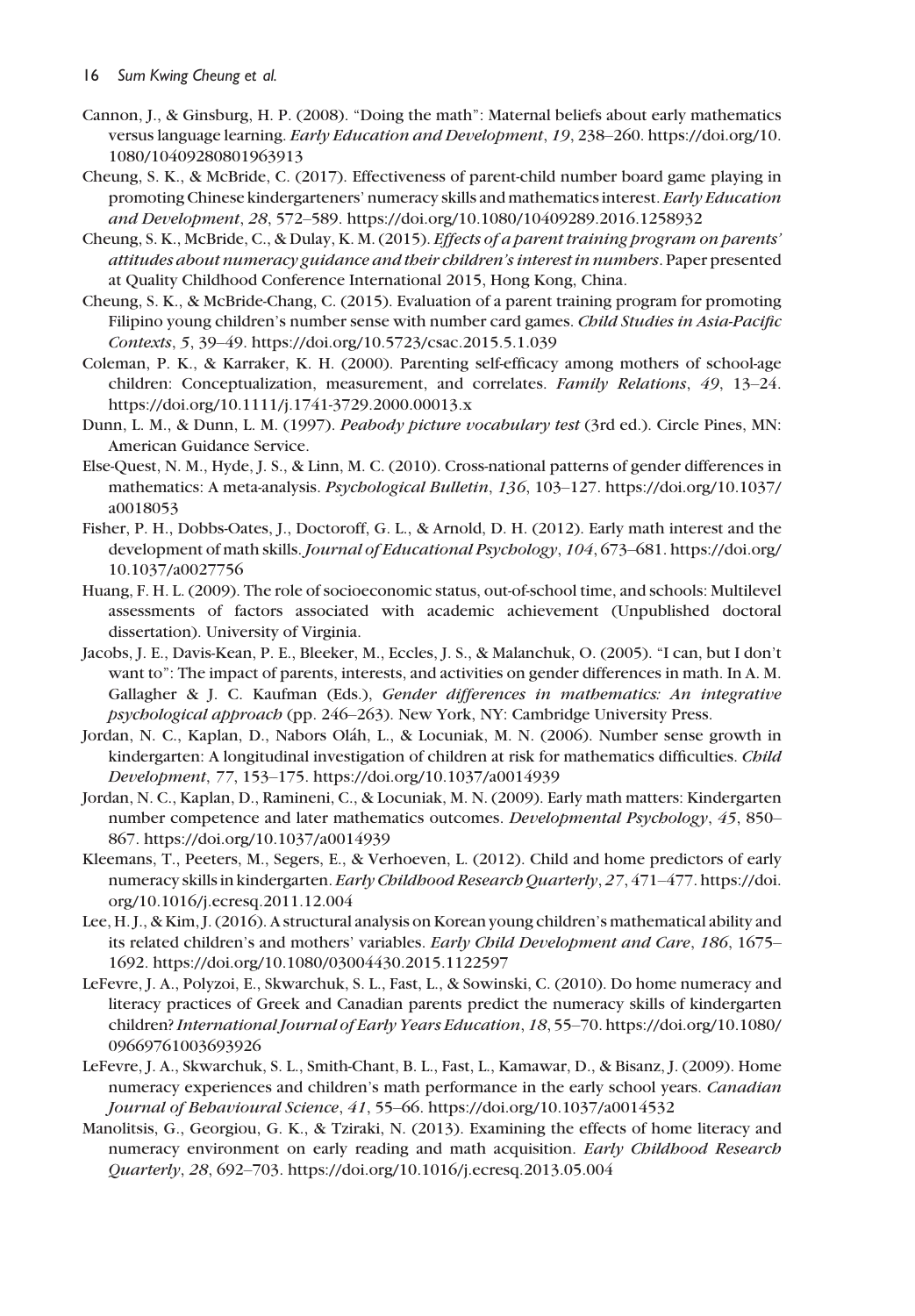- Melhuish, E., Phan, M., Sylva, K., Sammons, P., Siraj-Blatchford, I., & Taggart, B. (2008). Effects of the home learning environment and preschool center experience upon literacy and numeracy development in early primary school. Journal of Social Issues, 64, 95–114. [https://doi.org/10.](https://doi.org/10.1111/j.1540-4560.2008.00550.x) [1111/j.1540-4560.2008.00550.x](https://doi.org/10.1111/j.1540-4560.2008.00550.x)
- Middleton, J. A., & Spanias, P. A. (1999). Motivation for achievement in mathematics: Findings, generalizations, and criticisms of the research. Journal for Research in Mathematics Education, 30, 65–88.<https://doi.org/10.2307/749630>
- Missall, K., Hojnoski, R. L., Caskie, G. I., & Repasky, P. (2015). Home numeracy environments of preschoolers: Examining relations among mathematical activities, parent mathematical beliefs, and early mathematical skills. Early Education and Development, 26, 356–376. [https://doi.org/](https://doi.org/10.1080/10409289.2015.968243) [10.1080/10409289.2015.968243](https://doi.org/10.1080/10409289.2015.968243)
- Nag, S., Chiat, S., Torgerson, C., & Snowling, M. J. (2014). Literacy, foundation learning and assessment in developing countries. Retrieved from [https://www.gov.uk/government/upload](https://www.gov.uk/government/uploads/system/uploads/attachment_data/file/305150/Literacy-foundation-learning-assessment.pdf) [s/system/uploads/attachment\\_data/file/305150/Literacy-foundation-learning-assessment.pdf](https://www.gov.uk/government/uploads/system/uploads/attachment_data/file/305150/Literacy-foundation-learning-assessment.pdf)
- Philippine Statistics Authority (2016a, March 18). Poverty Incidence Among Filipinos Registered at 26.3%, as of First Semester of 2015 – PSA. Retrieved from [https://psa.gov.ph/content/poverty](https://psa.gov.ph/content/poverty-incidence-among-filipinos-registered-263-first-semester-2015-psa)[incidence-among-filipinos-registered-263-first-semester-2015-psa](https://psa.gov.ph/content/poverty-incidence-among-filipinos-registered-263-first-semester-2015-psa)
- Philippine Statistics Authority (2016b, May 19). Highlights of the Philippine Population 2015 Census of Population. Retrieved from [https://www.psa.gov.ph/content/highlights-philippine](https://www.psa.gov.ph/content/highlights-philippine-population-2015-census-population)[population-2015-census-population](https://www.psa.gov.ph/content/highlights-philippine-population-2015-census-population)
- Purpura, D. J., Hume, L. E., Sims, D. M., & Lonigan, C. J. (2011). Early literacy and early numeracy: The value of including early literacy skills in the prediction of numeracy development. Journal of Experimental Child Psychology, 110, 647–658.<https://doi.org/10.1016/j.jecp.2011.07.004>
- Purpura, D. J., & Napoli, A. R. (2015). Early numeracy and literacy: Untangling the relation between specific components. Mathematical Thinking and Learning, 17, 197–218. [https://doi.org/10.](https://doi.org/10.1080/10986065.2015.1016817) [1080/10986065.2015.1016817](https://doi.org/10.1080/10986065.2015.1016817)
- Ramani, G. B., & Siegler, R. S. (2008). Promoting broad and stable improvements in low-income children's numerical knowledge through playing number board games. Child Development, 79, 375–394.<https://doi.org/10.1111/j.1467-8624.2007.01131.x>
- Ramani, G. B., & Siegler, R. S. (2011). Reducing the gap in numerical knowledge between low- and middle-income preschoolers. Journal of Applied Developmental Psychology, 32, 146–159. <https://doi.org/10.1016/j.appdev.2011.02.005>
- Ruffell, M., Mason, J., & Allen, B. (1998). Studying attitude to mathematics. Educational Studies in Mathematics, 35, 1–18.<https://doi.org/10.1023/A:1003019020131>
- Sammons, P., Siraj-Blatchford, I., Sylva, K., Melhuish, E., Taggart, B., & Elliot, K. (2005). Investigating the effects of pre-school provision: Using mixed methods in the EPPE research. International Journal of Social Research Methodology, 8, 207–224. [https://doi.org/10.1080/136455705001](https://doi.org/10.1080/13645570500154840) [54840](https://doi.org/10.1080/13645570500154840)
- Segers, E., Kleemans, T., & Verhoeven, L. (2015). Role of parent literacy and numeracy expectations and activities in predicting early numeracy skills. Mathematical Thinking and Learning, 17, 219–236.<https://doi.org/10.1080/10986065.2015.1016819>
- Skwarchuk, S. (2009). How do parents support preschoolers' numeracy learning experiences at home? Early Childhood Education Journal, 37, 189–197. [https://doi.org/10.1007/s10643-009-](https://doi.org/10.1007/s10643-009-0340-1) [0340-1](https://doi.org/10.1007/s10643-009-0340-1)
- Skwarchuk, S. L., Sowinski, C., & LeFevre, J. A. (2014). Formal and informal home learning activities in relation to children's early numeracy and literacy skills: The development of a home numeracy model. Journal of Experimental Child Psychology, 121, 63–84. [https://doi.org/10.1016/j.jecp.](https://doi.org/10.1016/j.jecp.2013.11.006) [2013.11.006](https://doi.org/10.1016/j.jecp.2013.11.006)
- Starkey, P., & Klein, A. (2008). Sociocultural influences on young children's mathematical knowledge. In O. N. Saracho & B. Spodek (Eds.), Contemporary perspectives on mathematics in early childhood education (pp. 253-276). Charlotte, NC: Information Age Publishing.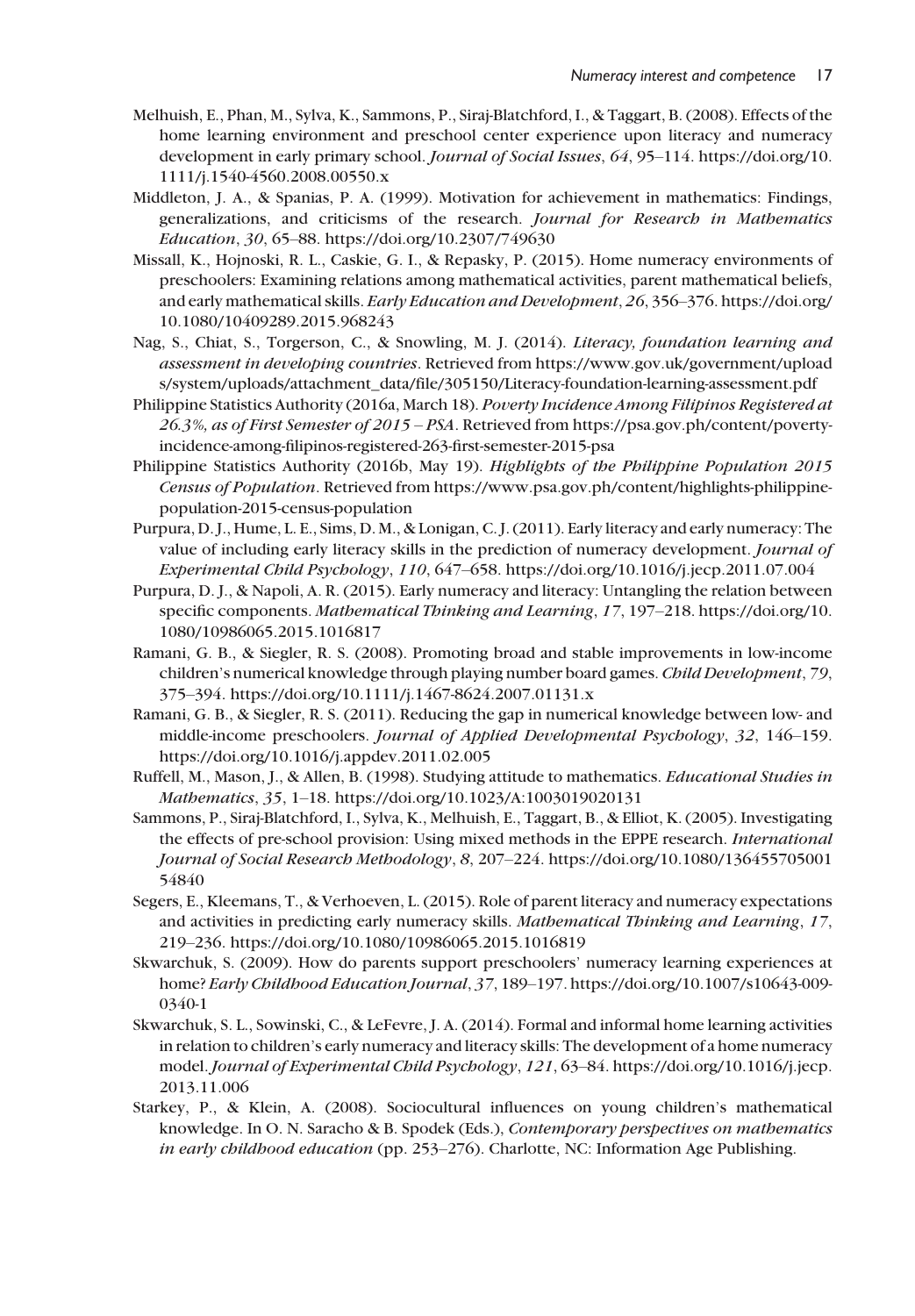- Starkey, P., Klein, A., & Wakeley, A. (2004). Enhancing young children's mathematical knowledge through a pre-kindergarten mathematics intervention. Early Childhood Research Quarterly, 19, 99–120.<https://doi.org/10.1016/j.ecresq.2004.01.002>
- Tan, J. P., Lane, J., & Lassibille, G. (1999). Student outcomes in Philippine elementary schools: An evaluation of four experiments. The World Bank Economic Review, 13, 493–508. [https://doi.](https://doi.org/10.1093/wber/13.3.493) [org/10.1093/wber/13.3.493](https://doi.org/10.1093/wber/13.3.493)
- Tapia, M., & Marsh, G. E. (2004). An instrument to measure mathematics attitudes. Academic Exchange Quarterly, 8, 16–22.
- Vandermaas-Peeler, M., Ferretti, L., & Loving, S. (2012). Playing The Ladybug Game: Parent guidance of young children's numeracy activities. Early Child Development and Care, 182, 1289–1307. <https://doi.org/10.1080/03004430.2011.609617>

World Bank (2016). Philippines. Retrieved from<http://data.worldbank.org/country/philippines>

Received 29 November 2016; revised version received 25 October 2017

# Appendix A

# Items assessing parents' educational level, practices, attitudes, and children's numeracy interest in the parent questionnaire

# Maternal (Paternal) educational level

1 = elementary level, 2 = elementary graduate, 3 = high school level, 4 = high school graduate,  $5 = *vocational* gradient,  $6 =$  college level,  $7 =$  college graduate,  $8 =$  pro$ fessional/postgraduate degree.

# Parents' practices – Home numeracy activities

(1 = never, 2 = rarely, 3 = once a week, 4 = several times a week, 5 = once a day,  $6$  = several times a day).

- (1) Completing exercise books related to numbers
- (2) Playing card games, board games, and/or computer games related to numbers
- (3) Reading children's books related to numbers
- (4) Talking about counting and practicing counting skills during everyday activities (e.g., cooking, shopping, travelling)
- (5) Talking about number operations and practicing number operation skills (e.g., addition, subtraction) during everyday activities (e.g., cooking, shopping, travelling)
- (6) Talking about the names and writing of numerals during everyday activities (e.g., cooking, shopping, travelling)
- (7) Talking about the meaning of numbers (e.g., quantities represented by numerals, equivalence/non-equivalence of two or more sets of quantities, place value) during everyday activities (e.g., cooking, shopping, travelling)

### Parents' practices – Home numeracy resources

 $(1 = none, 2 = 1-9 \text{ books}, 3 = 10-29 \text{books}, 4 = 30-49 \text{books}, 5 = 50 \text{books} \text{or}$ above).

(1) Children's exercise books related to numbers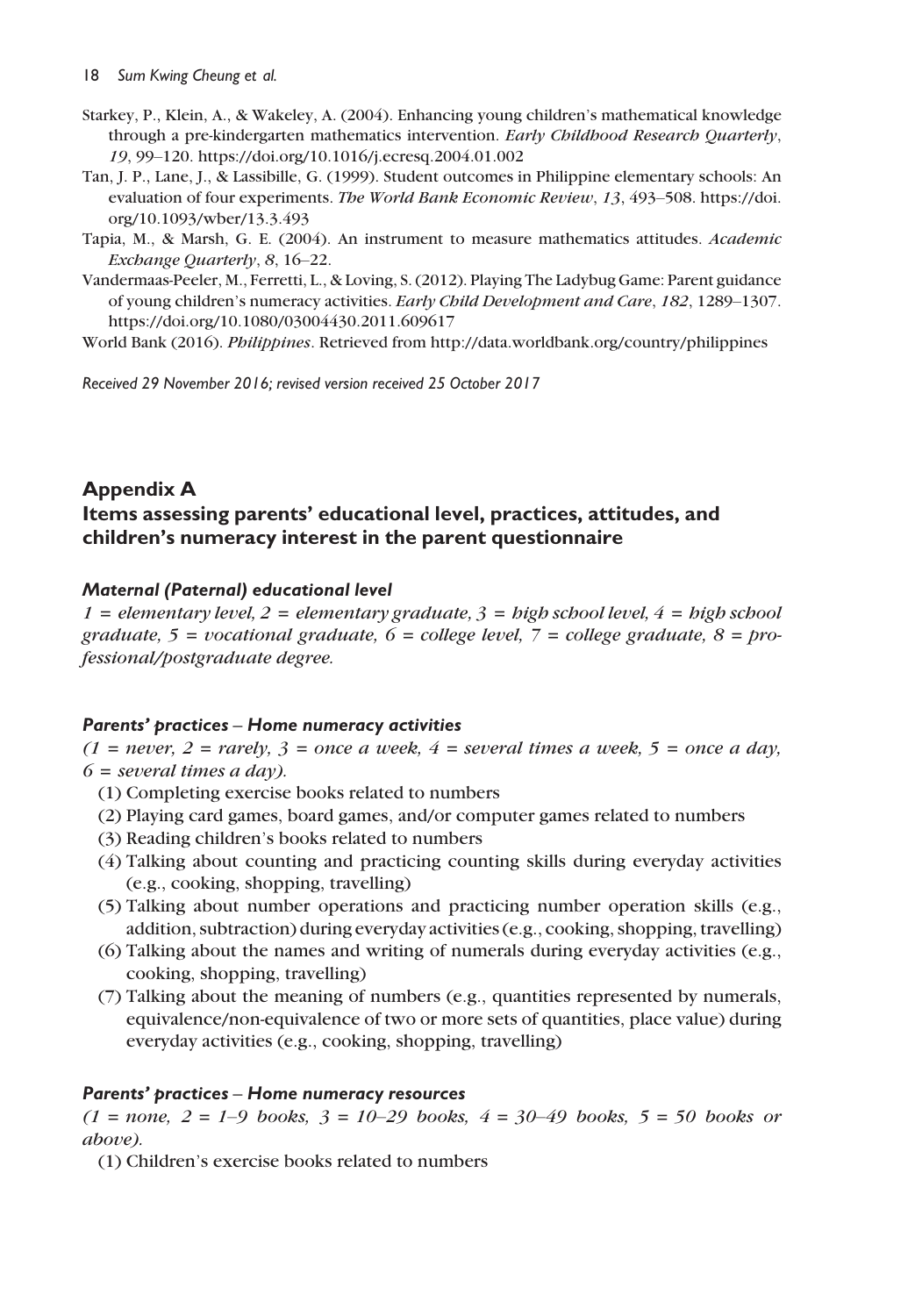- (2) Children's books related to numbers
	- $(1 = none, 2 = 1-3 \text{ sets}, 3 = 4-6 \text{ sets}, 4 = 7-9 \text{ sets}, 5 = 10 \text{ sets or above}).$
- (3) Educational materials related to numbers (e.g., flashcards, number charts)
- (4) Educational games related to numbers (e.g., board games, card games, and computer games)

#### Parents' attitudes – Self-efficacy in teaching young children numeracy

 $(1 = strongly disagree, 2 = moderately disagree, 3 = slightly disagree, 4 = slightly)$ agree,  $5 =$  moderately agree,  $6 =$  strongly agree).

- (1) I am probably more helpful to my child when it comes to his/her numeracy learning than other parents.
- (2) I am sure my child knows I am interested in his/her numeracy learning.
- (3) I am good at helping my child work through problems about numeracy learning.

Parents' attitudes – Perceived importance of parents' roles in early numeracy learning  $(1 = strongly disagree, 2 = moderately disagree, 3 = slightly disagree, 4 = slightly)$ agree,  $5 =$  moderately agree,  $6 =$  strongly agree).

- (1) It is worthwhile for parents to teach their preschool children numeracy.
- (2) Parents play an important role in preschool children's numeracy development.
- (3) Parents need to teach their preschool children numeracy.
- (4) It is important for parents to spend time in teaching their preschool children numeracy at home.

#### Parents' attitudes – Perceived value of play in early numeracy learning

 $(1 = strongly disagree, 2 = moderately disagree, 3 = slightly disagree, 4 = slightly)$ agree,  $5 =$  moderately agree,  $6 =$  strongly agree).

- (1) It is good for preschool children to learn about numbers through play because it can create happy learning experiences.
- (2) Preschool children can learn numeracy skills by participating in games related to numbers.
- (3) Compared to drill-and-practice method, it is better for preschool children to learn numeracy skills through play.
- (4) Play is an important platform for preschool children to learn about numbers.

#### Children's numeracy interest

 $(1 = strongly \, \textit{dislike}, \, 2 = \textit{moderately} \, \textit{dislike}, \, 3 = \textit{slightly} \, \textit{disle}, \, 4 = \textit{slightly} \, \textit{like},$  $5 =$  moderately like,  $6 =$  strongly like).

- (1) Counting objects
- (2) Reciting number sequence
- (3) Talking about numbers
- (4) Participating in numeracy games
- (5) Learning about numbers and operations
- (6) Naming and writing numerals